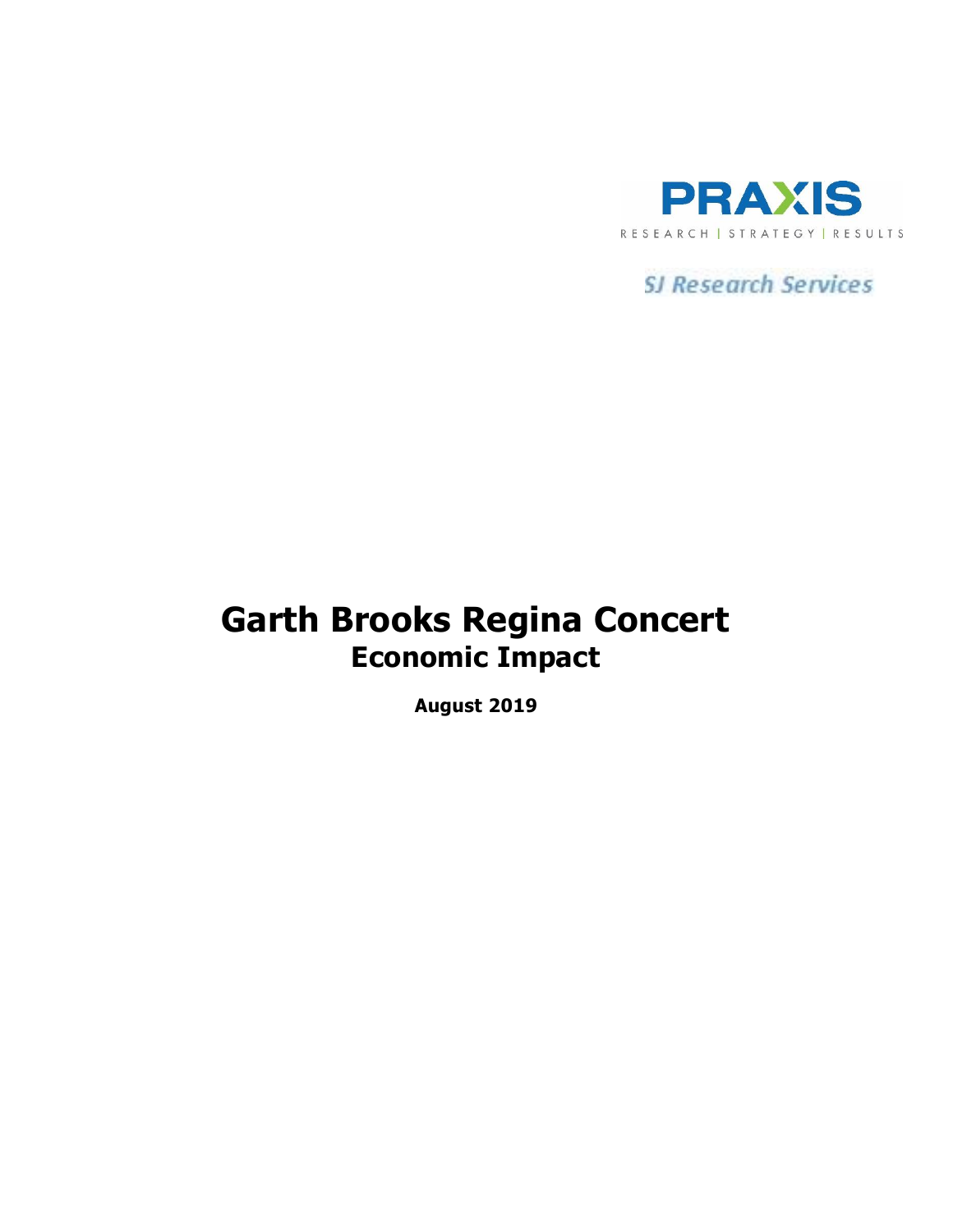# Table of Contents

## <span id="page-1-0"></span>List of Tables

| Table 1: Summary of Provincial Impacts - Concert Operations and Tourist Spending (25% non-local)  3  |
|------------------------------------------------------------------------------------------------------|
| Table 2: Summary of Provincial Impacts - Concert Operations and Tourist Spending (50% non-local)  4  |
| Table 3: Summary of Regina Impacts - Concert Operations and Tourist Spending (25% non-local) 4       |
| Table 4: Summary of Regina Impacts - Concert Operations and Tourist Spending (50% non-local) 4       |
|                                                                                                      |
| Table 6: Tourist Spend Impact (25% non-local) – Province, Regina, Rest of Province (ROP)7            |
| Table 7: Tourist Spend Impact (50% non-local) – Province, Regina, Rest of Province (ROP)8            |
|                                                                                                      |
|                                                                                                      |
|                                                                                                      |
|                                                                                                      |
|                                                                                                      |
|                                                                                                      |
| Table 14: Summary of Provincial Impacts - Concert Operations and Tourist Spending (25% non-local) 14 |
| Table 15: Summary of Provincial Impacts - Concert Operations and Tourist Spending (50% non-local) 14 |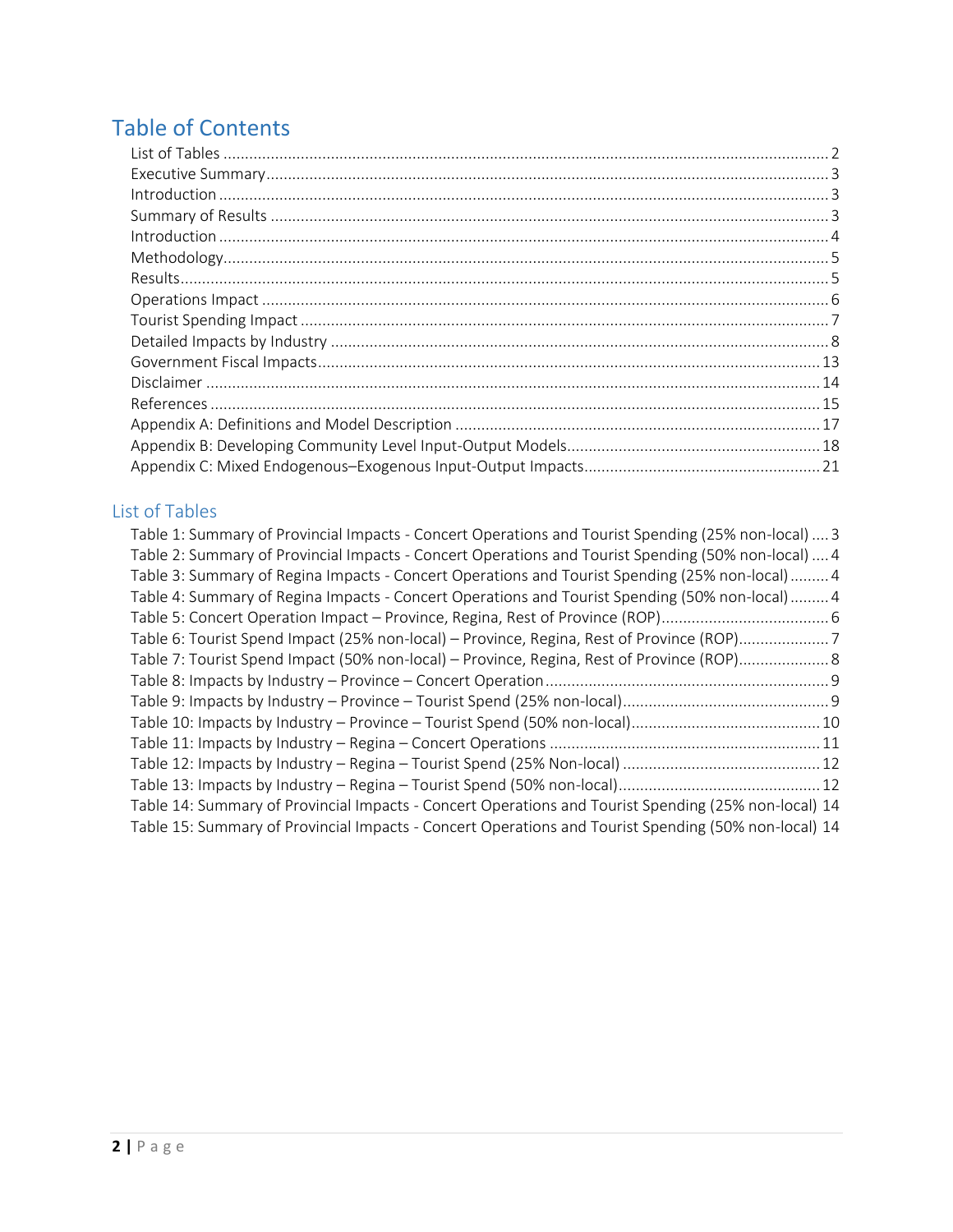# <span id="page-2-0"></span>**Executive Summary**

### <span id="page-2-1"></span>**Introduction**

Garth Brooks is the number one selling solo artist in U.S. history, a 12-time CMA-ACM Entertainer of the Year, with 6.4 million tickets sold on his last tour. Brooks' multi-year Stadium Tour was planned to stop at Regina's Mosaic Stadium only August 10, 2019. With the August 10 show selling out in 59 minutes, a second show was subsequently added on Friday August 9. It will be Brooks' first time headlining a show in Regina, and the first country concert ever at Mosaic Stadium. Attendance is expected to be 40,000 for both shows.

With an event of such magnitude on the horizon, Praxis undertook a detailed economic impact study of the likely effects on the Regina and provincial economies

## <span id="page-2-2"></span>Summary of Results

The concerts, through revenues and expenses incurred in operation as well as tourist spending, are expected to add between \$19.2M and \$21.8M in gross economic activity to the provincial economy, between \$13.0M and \$14.9M locally, \$7.3M and \$8.7M in provincial Gross Domestic Product (GDP), between \$4.6M and \$5.6M in local GDP, and support between 371 and 397 jobs provincially, and 334 and 354 jobs locally. Expected government revenues (Federal, Provincial and Municipal) from the events are between \$0.484M \$0.946M.

The overall results for each area identified above are summarized below and repeated in the Detailed Results section of this document which shows the results of spending in each area on the Regina and provincial economies.

Results below are the sum of direct, indirect, and induced impacts for both concert operations (wages, equipment rentals, material purchases, etc.) and tourist spending. All impacts are considered incremental to the Base Case (no concerts) scenario. Operation impacts include concerts operations, salaries, and purchases. Tourist spending includes non-local attendees spending on accommodation, food, and other purchases for 2 scenarios: once with 25% non-local attendees and another with 50% non-local attendees. Direct impact is the total initial expenditure or operating outlays. Indirect impact is the secondary impact that includes inter-industry transactions: purchases of inputs from supporting industries. Induced impact is the additional impact from changes in household spending as industries add labour in response to higher levels of demand for output. Gross Output measures total expenditures on local goods and services as well as payments to labour and business profits. GDP measures net economic activity within a prescribed geographic area. It represents the payments made to final factors of production: labour, unincorporated business profits, and other operating surplus (corporate profits, interest income, inventory valuation adjustments, and capital consumption allowances). Gross domestic product excludes the value of intermediate goods and services used in production. Labour income includes wages, salaries, and employer contributions to pensions and benefit packages.

| <b>Provincial Impacts:</b><br><b>Concert Operations</b><br>and Tourist<br>Spending (25% non-<br>local) | <b>Gross Output</b><br>(\$M) | <b>Gross Domestic</b><br>Product (\$M) | <b>Employment</b><br>(Positions) | Labour Income<br>(\$M) |
|--------------------------------------------------------------------------------------------------------|------------------------------|----------------------------------------|----------------------------------|------------------------|
| <b>Operations</b>                                                                                      | 16.6                         | 5.8                                    | 345                              | 3.0                    |
| <b>Tourist Spending</b>                                                                                | 2.6                          | 1.4                                    | 26                               | 1.0                    |

| Table 1: Summary of Provincial Impacts - Concert Operations and Tourist Spending (25% non-local) |  |
|--------------------------------------------------------------------------------------------------|--|
|--------------------------------------------------------------------------------------------------|--|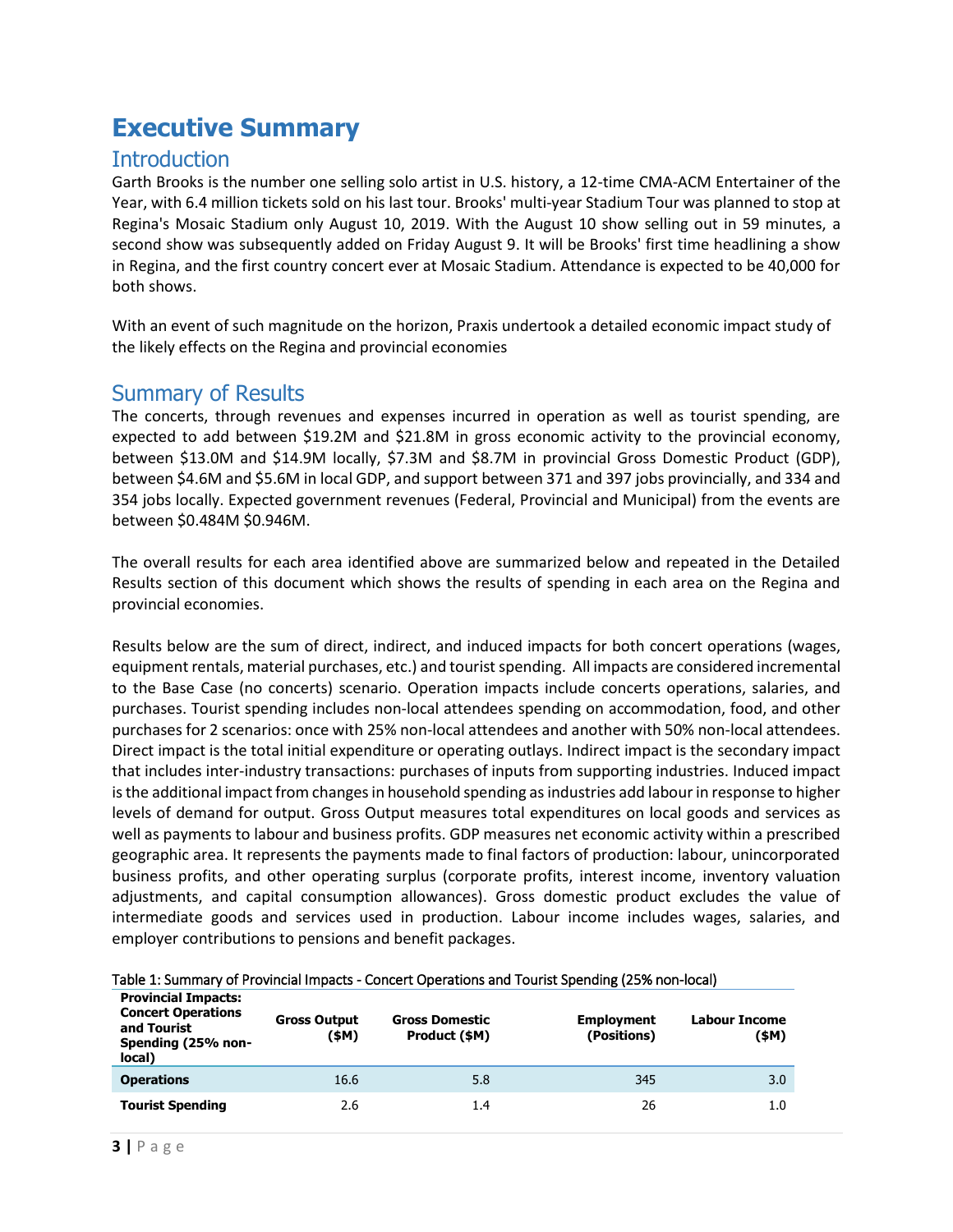| <b>Provincial Impacts:</b><br><b>Concert Operations</b><br>and Tourist<br>Spending (25% non-<br>local) | <b>Gross Output</b><br>(\$M) | <b>Gross Domestic</b><br>Product (\$M) | <b>Employment</b><br>(Positions) | Labour Income<br>(\$M) |
|--------------------------------------------------------------------------------------------------------|------------------------------|----------------------------------------|----------------------------------|------------------------|
| <b>Total Impact</b>                                                                                    | 19.2                         | 7.3                                    | 371                              | 4.0                    |

#### Table 2: Summary of Provincial Impacts - Concert Operations and Tourist Spending (50% non-local)

| <b>Provincial Impacts:</b><br><b>Concert Operations</b><br>and Tourist<br>Spending (50% non-<br>local) | <b>Gross Output</b><br>(\$M) | <b>Gross Domestic</b><br>Product (\$M) | <b>Employment</b><br>(Positions) | Labour Income<br>(\$M) |
|--------------------------------------------------------------------------------------------------------|------------------------------|----------------------------------------|----------------------------------|------------------------|
| <b>Operations</b>                                                                                      | 16.6                         | 5.8                                    | 345                              | 3.0                    |
| <b>Tourist Spending</b>                                                                                | 5.2                          | 2.8                                    | 52                               | 2.0                    |
| <b>Total Impact</b>                                                                                    | 21.8                         | 8.7                                    | 397                              | 5.0                    |

#### Table 3: Summary of Regina Impacts - Concert Operations and Tourist Spending (25% non-local)

| <b>Regina Impacts:</b><br><b>Concert Operations</b><br>and Tourist<br>Spending (25% non-<br>local) | <b>Gross Output</b><br>(\$M) | <b>Gross Domestic</b><br>Product (\$M) | <b>Employment</b><br>(Positions) | Labour Income<br>(\$M) |
|----------------------------------------------------------------------------------------------------|------------------------------|----------------------------------------|----------------------------------|------------------------|
| <b>Operations</b>                                                                                  | 11.1                         | 3.5                                    | 313                              | 1.8                    |
| <b>Tourist Spending</b>                                                                            | 1.9                          | 1.0                                    | 20                               | 0.7                    |
| <b>Total Impact</b>                                                                                | 13.0                         | 4.6                                    | 334                              | 2.6                    |

#### Table 4: Summary of Regina Impacts - Concert Operations and Tourist Spending (50% non-local)

| <b>Regina Impacts:</b><br><b>Concert Operations</b><br>and Tourist<br>Spending (50%<br>non-local) | <b>Gross Output</b><br>(\$M) | <b>Gross Domestic</b><br>Product (\$M) | <b>Employment</b><br>(Positions) | <b>Labour Income</b><br>(\$M) |
|---------------------------------------------------------------------------------------------------|------------------------------|----------------------------------------|----------------------------------|-------------------------------|
| <b>Operations</b>                                                                                 | 11.1                         | 3.5                                    | 313                              | 1.8                           |
| <b>Tourist Spending</b>                                                                           | 3.9                          | 2.0                                    | 41                               | $1.5\,$                       |
| <b>Total Impact</b>                                                                               | 14.9                         | 5.6                                    | 354                              | 3.3                           |

## <span id="page-3-0"></span>**Introduction**

Garth Brooks is the number one selling solo artist in U.S. history, a 12-time CMA-ACM Entertainer of the Year, with 6.4 million tickets sold on his last tour. Brooks' multi-year Stadium Tour was planned to stop at Regina's Mosaic Stadium only August 10, 2019. With the August 10 show selling out in 59 minutes, a second show was subsequently added on Friday August 9. It will be Brooks' first time headlining a show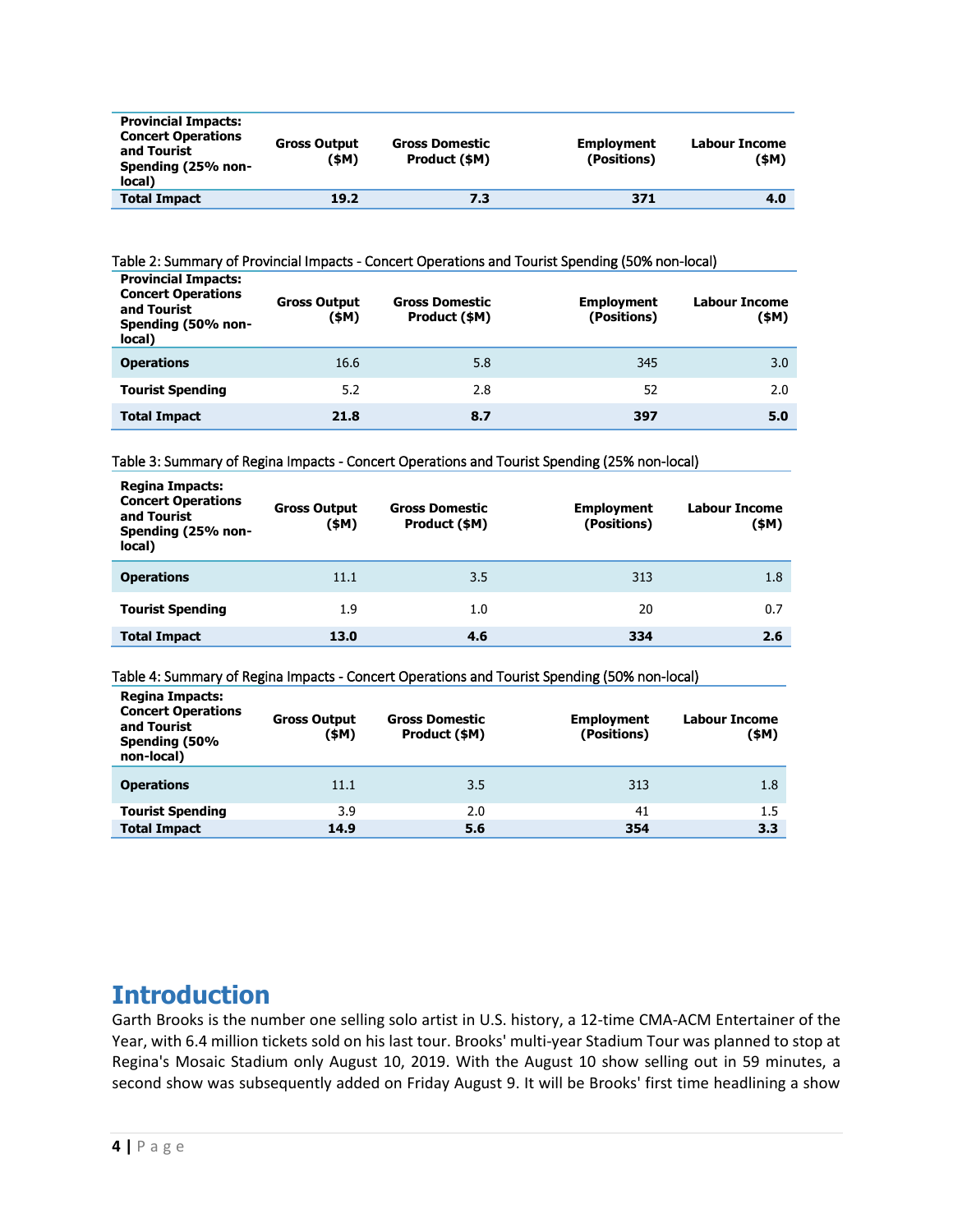in Regina, and the first country concert ever at Mosaic Stadium. Attendance is expected to be 40,000 for both shows.

## <span id="page-4-0"></span>**Methodology**

To estimate the concerts' impact, separate economic models were employed for Saskatchewan and Regina using the latest provincial input-output tables available. An input-output table is a means of presenting a detailed analysis of the process of production and the use of goods and services (products) and the income generated in that production. The Saskatchewan model is rectangular in nature with 35 industries and 66 commodities and based on a standardized methodology (Statistics Canada's) and will yield results similar to Statistics Canada's inter-provincial model and the Conference Board of Canada's STEAM Model. Model description and definitions are available in Appendix A. Key to this analysis was the estimation of impacts at the regional level for the Regina region, corresponding to the Regina Census Metropolitan Area (CMA). The region includes: The City of Regina, the RMs of Edenwold, Lumsden, McKillop and Sherwood, and the Towns and Villages of Grand Coulee, Lumsden, Pilot Butte, Regina Beach, Southey, Strasbourg and White City. Regional level impacts were estimated by constructing a separate economic impact model for the region using regional employment by industry to estimate regional output, a community hierarchy model to assess regional trade flows and leakages, and re-balancing to ensure model cohesiveness. The Regina model is a square model with 25 industries. A more detailed discussion of the regional input-output models is available in Appendix B.

The concerts' operational impacts were calculated by creating a mixed endogenous–exogenous model. This approach allows modification of the input structure of the expanding industry to reflect the output and input structure of a new development or event. This approach is appropriate when the input structure of the event differs significantly from the input structure of the impacted industry. Under this approach, gross expenses or revenues are treated as industry gross output and expenses are assigned to either interindustry purchases or final value-added (wages, amortization, and profits). Operations impacts include expenditures on utilities, equipment, printing, travel, etc. Operational spending impacts reflect all local spending with an estimated local non-local split. Incremental gross output was assigned to the Arts, Entertainment and Recreation industry (which includes professional sports, concerts, and sporting and entertainment venues). A detailed account of the mixed endogenous–exogenous model methodology is available in Appendix C.

In keeping with theory, for tourist impacts, impacts are confined to non-local visitors. Spending of nonlocal Saskatchewan visitors was also included as the event is of sufficient magnitude to either prompt incremental spending or maintain the spending in the province when it could have been spent elsewhere. The economic impact of visitor spending begins when a visitor spends any amount of money on any product or service in that area. The direct recipients of these expenditures use these dollars to earn income, pay wages, and pay taxes thus creating a direct impact on the local economy. The benefits to the local economy extend beyond the direct impact of these dollars. These expenditures create a chain effect where suppliers, their employees, and service industries, benefitting from additional dollars spent, all spend incremental income. Local resident spending at the event were captured in gate receipts.

## <span id="page-4-1"></span>**Results**

All impacts are considered incremental to the hypothetical Base Case (no concerts) scenario. All results are for the 2019 calendar year. Impacts are presented in terms of gross output, gross domestic product at basic prices, employment, labour income and government tax revenues by type. Provincial results are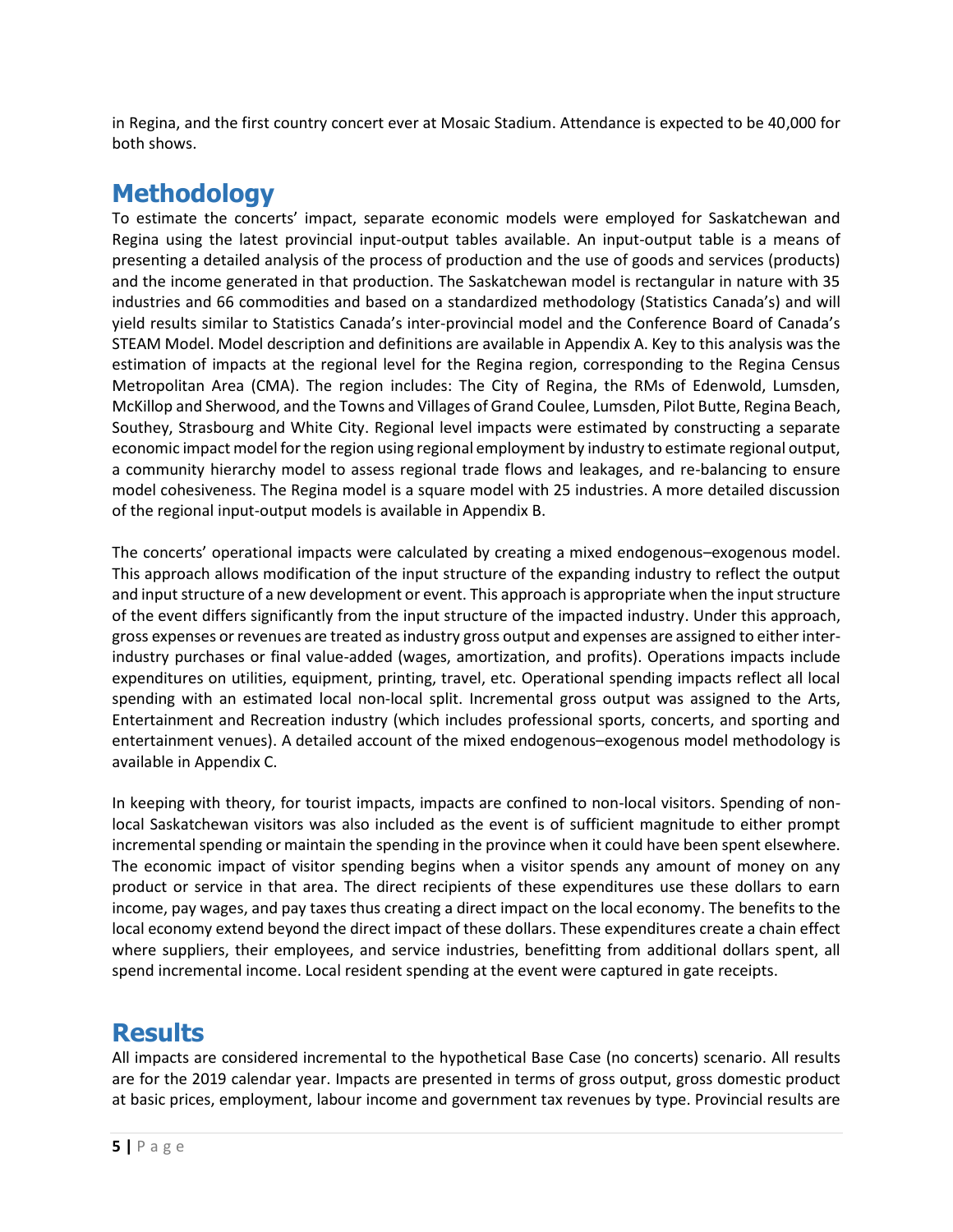available at the 35 Provincial industry level of detail but were aggregated to 25 industries to provide comparisons with Regina results. Gross Output measures total expenditures on local goods and services as well as payments to labour and business profits. Gross output is the total value of goods and services produced by an industry and includes intermediate inputs that are foreign and domestically-produced goods and services used by an industry in the production of its gross output. Gross domestic product measures net economic activity within a prescribed geographic area. It represents the payments made to final factors of production: labour, unincorporated business profits, and other operating surplus. Gross domestic product excludes the value of intermediate goods and services used in production. Operational and tourist spending employment results are measured in positions and includes a mix of both full and part-time positions. Labour income includes wages, salaries, and employer benefits. Impacts are presented for Regina, the province as a whole, and the rest of the province outside of Regina (ROP).

## <span id="page-5-0"></span>Operations Impact

Expected gate receipts of \$7.56M were used as incremental gross output and were assigned to the Arts, Entertainment and Recreation industry Sector. Estimated model inputs are based on a 2006 study of the Rolling Stones Bigger Bang Tour on Regina and Saskatchewan. This figure excludes receipts from sales of souvenirs, and venue food and beverage which are captured under tourist retail and accommodation and food spending.

Expense information on the event was not available. Instead the industry average of expenses per dollar of gross output (gross revenue) was assigned to input-output model industries as incremental inputs. These include both the expenses for operating the shows, wages to staff, and net profits. It was assumed that the bulk of operational inputs were sourced locally and no inputs were of a highly specialized nature. Total direct employment was calculated by the economic model and totaled 300 short-term positions.

| <b>Concert Operation Impact</b>     | <b>Province</b> | Regina | <b>ROP</b> |
|-------------------------------------|-----------------|--------|------------|
| Gross Output (\$M)                  |                 |        |            |
| <b>Direct</b>                       | 7.6             | 7.6    | 0.0        |
| <b>Indirect</b>                     | 6.0             | 2.4    | 3.6        |
| <b>Induced</b>                      | 3.0             | 1.1    | 1.9        |
| <b>Total Gross Output</b>           | 16.6            | 11.1   | 5.5        |
| <b>Gross Domestic Product (\$M)</b> |                 |        |            |
| <b>Direct</b>                       | 2.1             | 2.1    | 0.0        |
| <b>Indirect</b>                     | 1.9             | 0.8    | 1.2        |
| <b>Induced</b>                      | 1.8             | 0.7    | 1.2        |
| <b>Total Gross Domestic Product</b> | 5.8             | 3.5    | 2.3        |
| <b>Employment (Positions)</b>       |                 |        |            |
| <b>Direct</b>                       | 300             | 300    | 0          |
| <b>Indirect</b>                     | 27              | 10     | 17         |
| <b>Induced</b>                      | 19              | 3      | 15         |
| <b>Total Employment</b>             | 345             | 313    | 32         |

#### Table 5: Concert Operation Impact – Province, Regina, Rest of Province (ROP)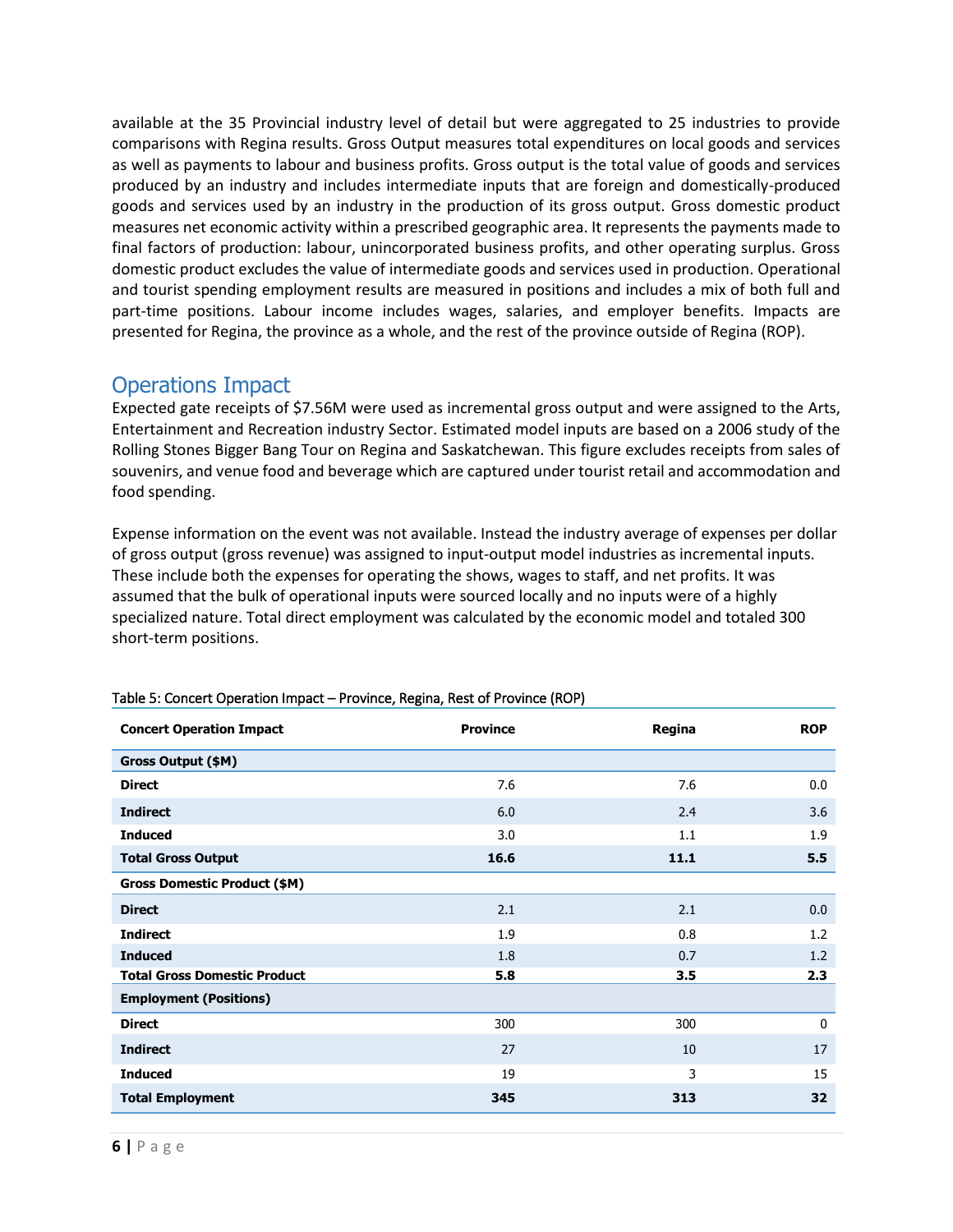| <b>Concert Operation Impact</b> | <b>Province</b> | Regina | <b>ROP</b> |
|---------------------------------|-----------------|--------|------------|
| Labour Income (\$M)             |                 |        |            |
| <b>Direct</b>                   | 1.2             | 1.2    | 0.0        |
| <b>Indirect</b>                 | 1.0             | 0.4    | 0.6        |
| <b>Induced</b>                  | 0.8             | 0.2    | 0.6        |
| <b>Total Labour Income</b>      | 3.0             | 1.8    | 1.2        |

## <span id="page-6-0"></span>Tourist Spending Impact

Tourist spending includes non-local attendees spending on accommodation, food, and other purchases for 2 scenarios: once with 25% non-local attendees and another with 50% non-local attendees. This visitor profile corresponds with that experienced at Saskatchewan Roughriders games and other major concerts, notably The Rolling Stones and Sir Paul McCartney. Non local attendees were further split in half with 50% coming from within the Province (but outside of the Regina Region) and the remaining coming from Manitoba/Alberta. A 1-night stay was assumed. The 25% non-local scenario person yielded a 20,000 person night figure and the 50% non-local scenario yielded 40,000 person nights. It should be noted that person nights (and associated accommodation spending) also reflect "staying with family and friends" in the Travel Survey of Residents of Canada.

Spend by input-output category (Transport, Accommodation and Food, Entertainment, and Retail) and origin was obtained through the Statistics Canada Travel Survey Residents of Canada 2016/17. Total visitor spend was estimated at \$1.4M in the 25% scenario and \$2.8M in the 50% scenario.

| Tourist Spend Impact (25% non-<br>local) | <b>Province</b> | Regina       | <b>ROP</b>     |
|------------------------------------------|-----------------|--------------|----------------|
| Gross Output (\$M)                       |                 |              |                |
| <b>Direct</b>                            | 1.4             | 1.4          | 0.0            |
| <b>Indirect</b>                          | 0.5             | 0.3          | 0.2            |
| <b>Induced</b>                           | 0.7             | 0.3          | 0.4            |
| <b>Total Gross Output</b>                | 2.6             | 1.9          | 0.6            |
| <b>Gross Domestic Product (\$M)</b>      |                 |              |                |
| <b>Direct</b>                            | 0.7             | 0.7          | 0.0            |
| <b>Indirect</b>                          | 0.3             | 0.2          | 0.1            |
| <b>Induced</b>                           | 0.4             | 0.2          | 0.3            |
| <b>Total Gross Domestic Product</b>      | 1.4             | 1.0          | 0.4            |
| <b>Employment (Positions)</b>            |                 |              |                |
| <b>Direct</b>                            | 19              | 19           | $\mathbf 0$    |
| <b>Indirect</b>                          | 3               | $\mathbf{1}$ | $\overline{2}$ |
| <b>Induced</b>                           | $\overline{4}$  | $\mathbf{1}$ | 4              |
| <b>Total Employment</b>                  | 26              | 20           | 6              |
| Labour Income (\$M)                      |                 |              |                |
| <b>Direct</b>                            | 0.5             | 0.5          | 0.0            |

#### Table 6: Tourist Spend Impact (25% non-local) – Province, Regina, Rest of Province (ROP)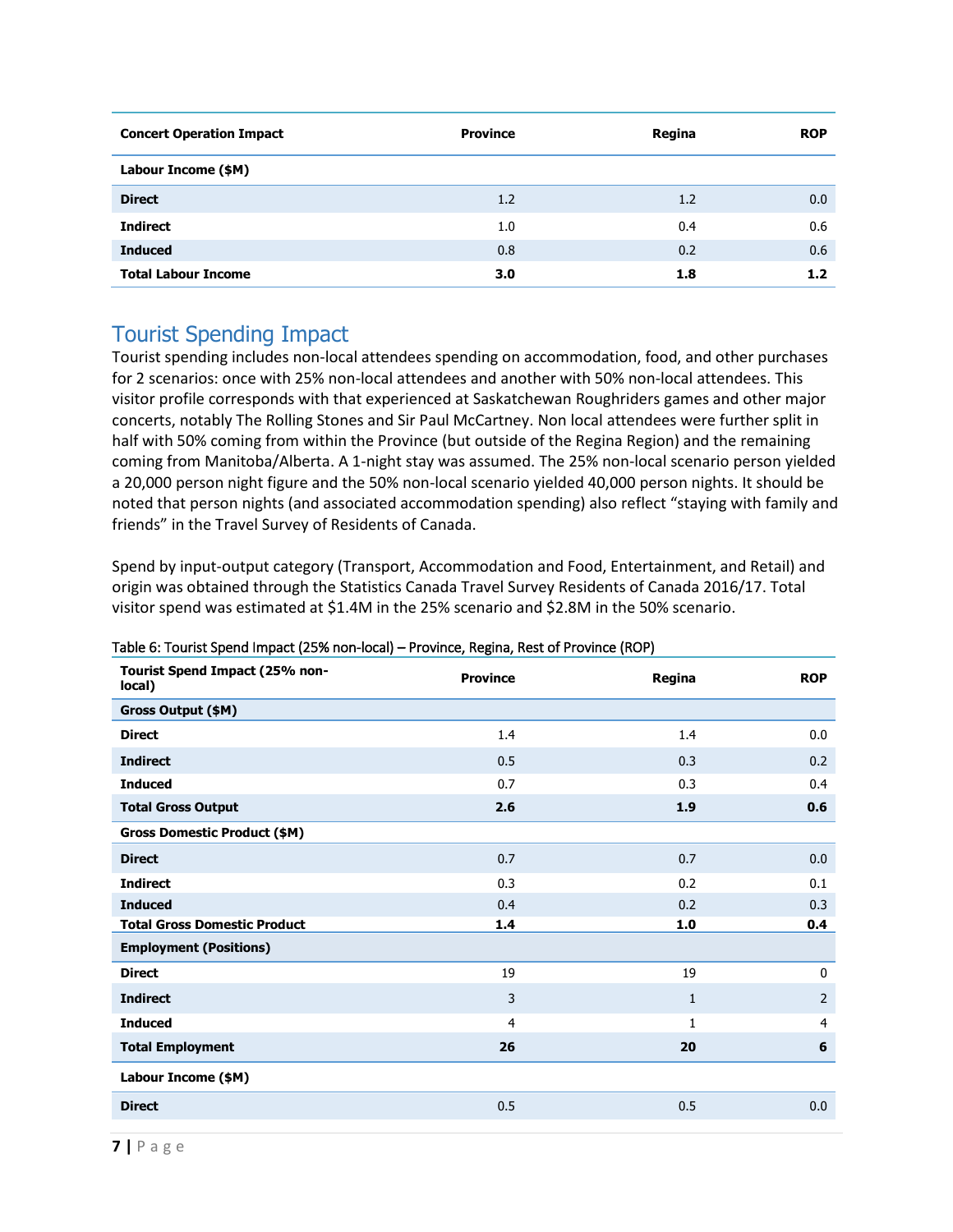| Tourist Spend Impact (25% non-<br>local) | <b>Province</b> | Regina | <b>ROP</b> |
|------------------------------------------|-----------------|--------|------------|
| Indirect                                 | 0.2             | 0.1    | 0.1        |
| <b>Induced</b>                           | 0.3             | 0.1    | 0.2        |
| <b>Total Labour Income</b>               | 1.0             | 0.7    | 0.3        |

Table 7: Tourist Spend Impact (50% non-local) – Province, Regina, Rest of Province (ROP)

| Tourist Spend Impact (50% non-<br>local) | <b>Province</b> | Regina         | <b>ROP</b>     |
|------------------------------------------|-----------------|----------------|----------------|
| Gross Output (\$M)                       |                 |                |                |
| <b>Direct</b>                            | 2.8             | 2.8            | 0.0            |
| <b>Indirect</b>                          | 1.0             | 0.5            | 0.4            |
| <b>Induced</b>                           | 1.4             | 0.5            | 0.8            |
| <b>Total Gross Output</b>                | 5.2             | 3.9            | 1.3            |
| <b>Gross Domestic Product (\$M)</b>      |                 |                |                |
| <b>Direct</b>                            | 1.4             | 1.4            | 0.0            |
| <b>Indirect</b>                          | 0.6             | 0.3            | 0.3            |
| <b>Induced</b>                           | 0.9             | 0.3            | 0.5            |
| <b>Total Gross Domestic Product</b>      | 2.8             | 2.0            | 0.8            |
| <b>Employment (Positions)</b>            |                 |                |                |
| <b>Direct</b>                            | 37              | 37             | $\pmb{0}$      |
| <b>Indirect</b>                          | 6               | $\overline{2}$ | $\overline{4}$ |
| <b>Induced</b>                           | 9               | $\overline{2}$ | 7              |
| <b>Total Employment</b>                  | 52              | 41             | 11             |
| Labour Income (\$M)                      |                 |                |                |
| <b>Direct</b>                            | 1.0             | 1.0            | 0.0            |
| <b>Indirect</b>                          | 0.4             | 0.2            | 0.2            |
| <b>Induced</b>                           | 0.6             | 0.2            | 0.4            |
| <b>Total Labour Income</b>               | 2.0             | 1.5            | 0.5            |

## <span id="page-7-0"></span>Detailed Impacts by Industry

Tables 8 to 13 provide total impacts (direct, indirect, and induced) of concert operations and tourist spending on the Provincial and Regina Region economies at the 25 industry level of detail. In the case of operations impact, direct impacts are limited to the Arts, Entertainment sector and indirect impacts are noted in industries supplying operating inputs. Induced impacts, reflecting incremental household spending, occur largely in retail and service industries. For tourist spending, the limited total and direct activity occurs within the Transportation, Retail, Arts, Entertainment and Recreation Accommodation and Food service industries and the industries providing operating inputs to these. Induced impacts, which represent the additional impacts of consumer spending of wages earned, is concentrated heavily within the retail trade and service industries. Note that columns may not add due to rounding errors.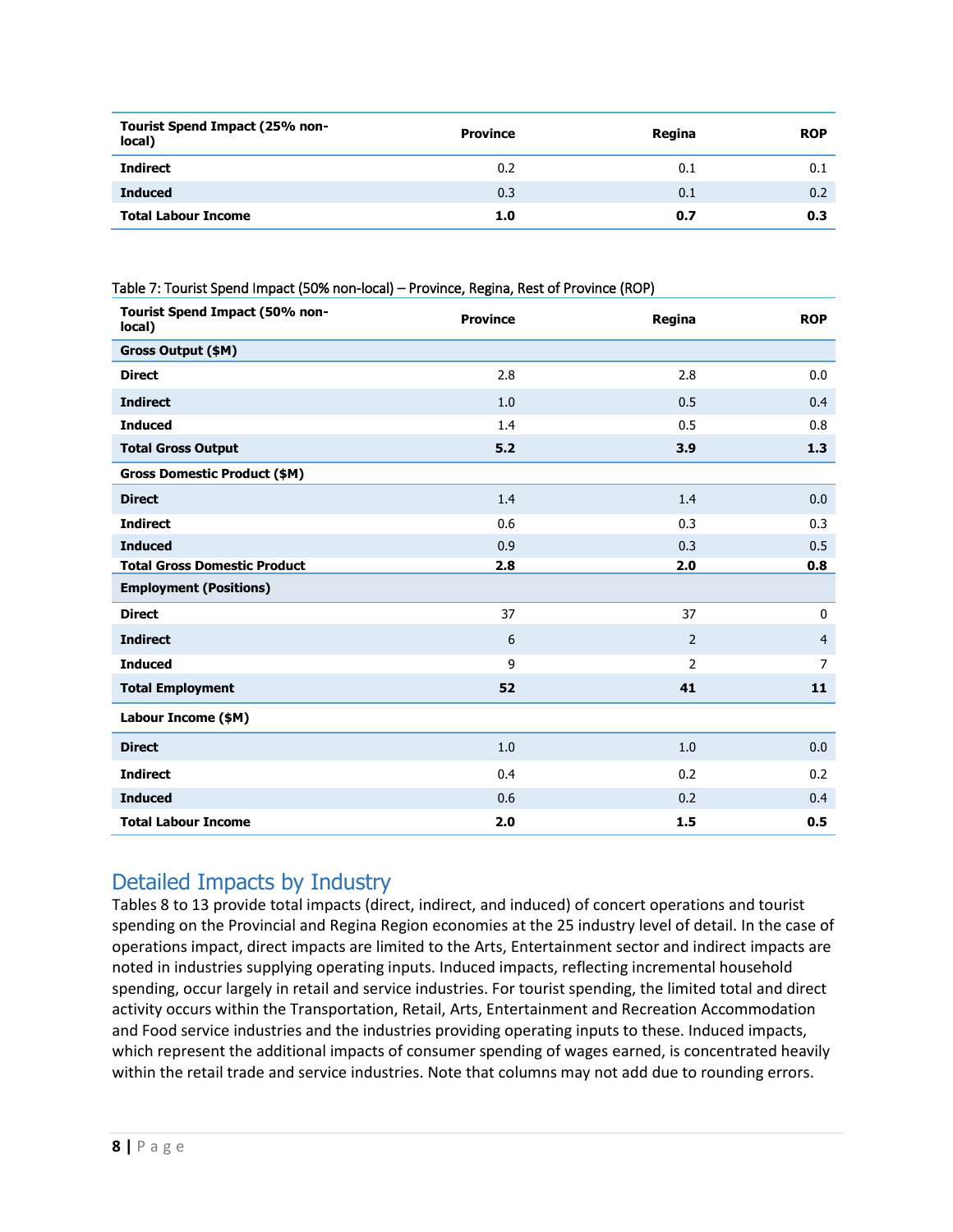| Impacts By Industry – Province - Concert Operation                              | <b>Gross</b><br>Output<br><b>Impact</b><br>(\$M) | <b>GDP at Basic</b><br><b>Prices</b><br>Impact (\$M) | <b>Employment</b><br><b>Impact</b><br>(Positions) | Labour<br><b>Income</b><br>Impact (\$M) |
|---------------------------------------------------------------------------------|--------------------------------------------------|------------------------------------------------------|---------------------------------------------------|-----------------------------------------|
| <b>Crop and Animal Production</b>                                               | 0.1                                              | 0.0                                                  | $\Omega$                                          | 0.0                                     |
| <b>Forestry and Logging</b>                                                     | 0.0                                              | 0.0                                                  | 0                                                 | 0.0                                     |
| <b>Fishing, Hunting and Trapping</b>                                            | 0.0                                              | 0.0                                                  | $\mathbf{0}$                                      | 0.0                                     |
| <b>Support Activities for Agriculture and forestry</b>                          | 0.0                                              | 0.0                                                  | 0                                                 | 0.0                                     |
| <b>Mining and Oil and Gas Extraction</b>                                        | 0.1                                              | 0.1                                                  | $\Omega$                                          | 0.0                                     |
| <b>Utilities</b>                                                                | 0.3                                              | 0.2                                                  | $\Omega$                                          | 0.0                                     |
| <b>Construction</b>                                                             | 0.2                                              | 0.1                                                  | $\mathbf{1}$                                      | 0.0                                     |
| <b>Manufacturing</b>                                                            | 0.2                                              | 0.1                                                  | $\Omega$                                          | 0.0                                     |
| <b>Wholesale Trade</b>                                                          | 0.2                                              | 0.1                                                  | $\mathbf{1}$                                      | 0.1                                     |
| <b>Retail Trade</b>                                                             | 1.5                                              | 0.9                                                  | 21                                                | 0.7                                     |
| <b>Transportation and Warehousing</b>                                           | 0.2                                              | 0.1                                                  | $\mathbf{1}$                                      | 0.0                                     |
| <b>Information and Cultural Industries</b>                                      | 0.2                                              | 0.1                                                  | $\mathbf{1}$                                      | 0.0                                     |
| Finance, Insurance, Real Estate and Rental and<br>Leasing                       | 1.8                                              | 1.2                                                  | $\overline{4}$                                    | 0.2                                     |
| <b>Professional, Scientific and Technical Services</b>                          | 0.3                                              | 0.2                                                  | $\mathcal{P}$                                     | 0.1                                     |
| <b>Administrative and Support, Waste Management</b><br>and Remediation Services | 0.2                                              | 0.1                                                  | $\mathcal{P}$                                     | 0.1                                     |
| <b>Educational Services</b>                                                     | 0.0                                              | 0.0                                                  | $\Omega$                                          | 0.0                                     |
| <b>Health Care and Social Assistance</b>                                        | 0.1                                              | 0.1                                                  | $\mathbf{1}$                                      | 0.0                                     |
| <b>Arts, Entertainment and Recreation</b>                                       | 7.6                                              | 2.1                                                  | 300                                               | 1.2                                     |
| <b>Accommodation and Food Services</b>                                          | 0.2                                              | 0.1                                                  | 3                                                 | 0.1                                     |
| <b>Other Services (Except Public Administration)</b>                            | 0.4                                              | 0.2                                                  | 5                                                 | 0.2                                     |
| Office, Cafeteria<br>Operating,<br>and<br>Laboratory<br><b>Supplies</b>         | 2.3                                              | 0.0                                                  | $\Omega$                                          | 0.0                                     |
| Travel, Entertainment, Advertising and Promotion                                | 0.7                                              | 0.0                                                  | 0                                                 | 0.0                                     |
| <b>Transportation Margins</b>                                                   | 0.0                                              | 0.0                                                  | $\Omega$                                          | 0.0                                     |
| <b>Non-Profit Institutions Serving Households</b>                               | 0.1                                              | 0.0                                                  | $\mathbf{1}$                                      | 0.0                                     |
| <b>Government Sector</b>                                                        | 0.3                                              | 0.2                                                  | $\mathcal{P}$                                     | 0.1                                     |
| <b>Total</b>                                                                    | 16.6                                             | 5.8                                                  | 345                                               | 3.0                                     |

### Table 8: Impacts by Industry – Province – Concert Operation

Table 9: Impacts by Industry – Province – Tourist Spend (25% non-local)

| Impacts By Industry - Province - Tourist Spend         | Gross<br>Output<br>Impact<br>(\$M) | <b>GDP at Basic</b><br><b>Prices</b><br>Impact (\$M) | <b>Employment</b><br>Impact<br>(Positions) | Labour<br><b>Income</b><br>Impact (\$M) |
|--------------------------------------------------------|------------------------------------|------------------------------------------------------|--------------------------------------------|-----------------------------------------|
| <b>Crop and Animal Production</b>                      | 0.0                                | 0.0                                                  | $\mathbf{0}$                               | 0.0                                     |
| <b>Forestry and Logging</b>                            | 0.0                                | 0.0                                                  | 0                                          | 0.0                                     |
| <b>Fishing, Hunting and Trapping</b>                   | 0.0                                | 0.0                                                  | $\mathbf{0}$                               | 0.0                                     |
| <b>Support Activities for Agriculture and forestry</b> | 0.0                                | 0.0                                                  | 0                                          | 0.0                                     |
| <b>Mining and Oil and Gas Extraction</b>               | 0.0                                | 0.0                                                  | $\mathbf{0}$                               | 0.0                                     |
| <b>Utilities</b>                                       | 0.1                                | 0.0                                                  | 0                                          | 0.0                                     |
| <b>Construction</b>                                    | 0.0                                | 0.0                                                  | $\mathbf{0}$                               | 0.0                                     |
| <b>Manufacturing</b>                                   | 0.1                                | 0.0                                                  | 0                                          | 0.0                                     |
| <b>Wholesale Trade</b>                                 | 0.0                                | 0.0                                                  | 0                                          | 0.0                                     |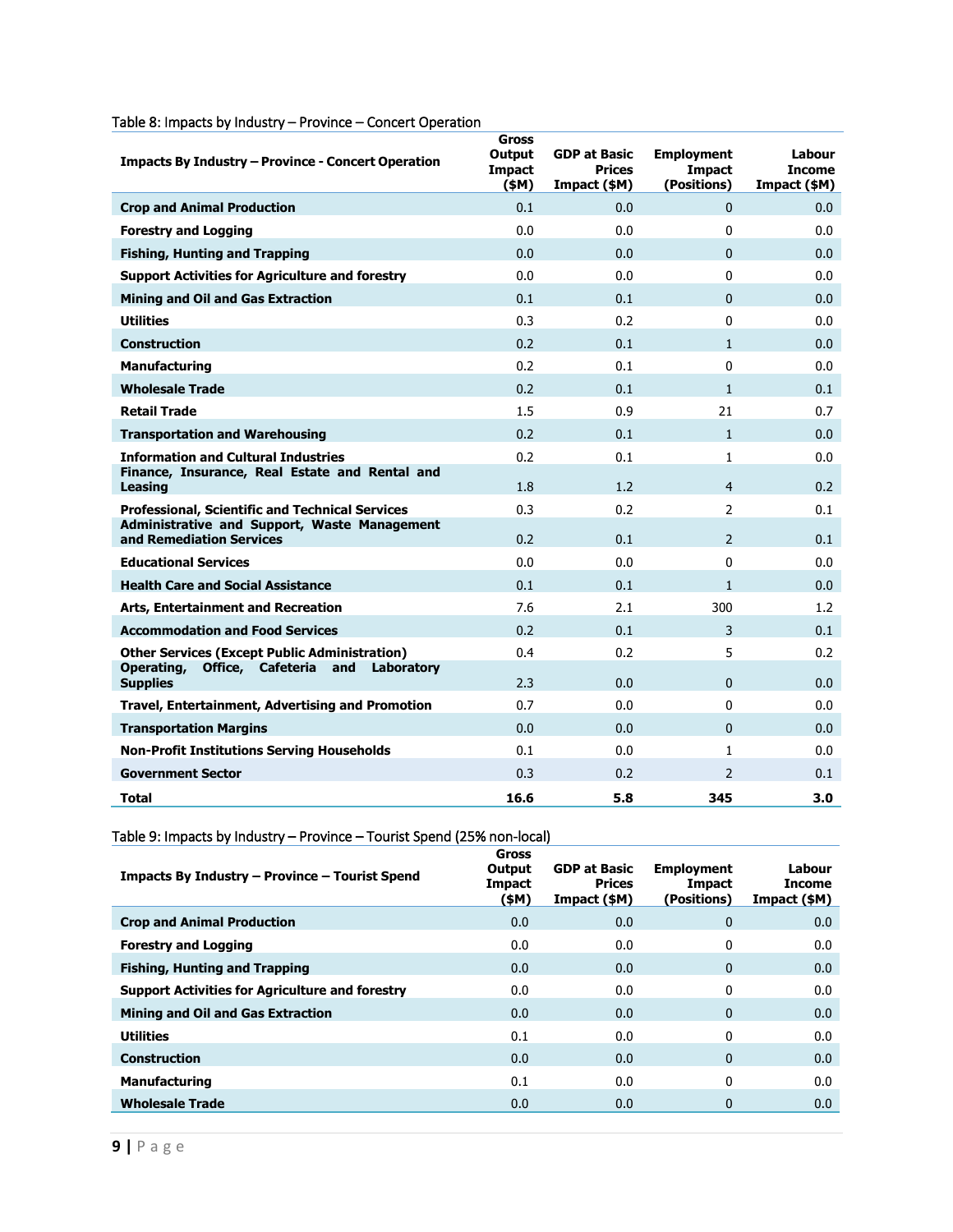| Impacts By Industry – Province – Tourist Spend                                  | <b>Gross</b><br>Output<br><b>Impact</b><br>(\$M) | <b>GDP at Basic</b><br><b>Prices</b><br>Impact (\$M) | <b>Employment</b><br><b>Impact</b><br>(Positions) | Labour<br><b>Income</b><br>Impact (\$M) |
|---------------------------------------------------------------------------------|--------------------------------------------------|------------------------------------------------------|---------------------------------------------------|-----------------------------------------|
| <b>Retail Trade</b>                                                             | 0.3                                              | 0.2                                                  | $\overline{4}$                                    | 0.1                                     |
| <b>Transportation and Warehousing</b>                                           | 0.2                                              | 0.1                                                  | $\mathbf{1}$                                      | 0.1                                     |
| <b>Information and Cultural Industries</b>                                      | 0.0                                              | 0.0                                                  | $\Omega$                                          | 0.0                                     |
| Finance, Insurance, Real Estate and Rental and<br><b>Leasing</b>                | 0.4                                              | 0.2                                                  | $\mathbf{1}$                                      | 0.2                                     |
| <b>Professional, Scientific and Technical Services</b>                          | 0.0                                              | 0.0                                                  | $\mathbf{0}$                                      | 0.0                                     |
| <b>Administrative and Support, Waste Management</b><br>and Remediation Services | 0.0                                              | 0.0                                                  | $\mathbf{0}$                                      | 0.0                                     |
| <b>Educational Services</b>                                                     | 0.0                                              | 0.0                                                  | $\Omega$                                          | 0.0                                     |
| <b>Health Care and Social Assistance</b>                                        | 0.0                                              | 0.0                                                  | $\Omega$                                          | 0.0                                     |
| <b>Arts, Entertainment and Recreation</b>                                       | 0.4                                              | 0.2                                                  | 6                                                 | 0.2                                     |
| <b>Accommodation and Food Services</b>                                          | 0.8                                              | 0.4                                                  | 12                                                | 0.3                                     |
| <b>Other Services (Except Public Administration)</b>                            | 0.0                                              | 0.0                                                  | $\Omega$                                          | 0.0                                     |
| <b>Operating, Office, Cafeteria and Laboratory Supplies</b>                     | 0.0                                              | 0.0                                                  | $\Omega$                                          | 0.0                                     |
| Travel, Entertainment, Advertising and Promotion                                | 0.0                                              | 0.0                                                  | $\Omega$                                          | 0.0                                     |
| <b>Transportation Margins</b>                                                   | 0.0                                              | 0.0                                                  | $\mathbf{0}$                                      | 0.0                                     |
| <b>Non-Profit Institutions Serving Households</b>                               | 0.0                                              | 0.0                                                  | $\mathbf{0}$                                      | 0.0                                     |
| <b>Government Sector</b>                                                        | 0.1                                              | 0.0                                                  | $\mathbf{0}$                                      | 0.0                                     |
| Total                                                                           | 2.6                                              | 1.4                                                  | 26                                                | 1.0                                     |

### Table 10: Impacts by Industry – Province – Tourist Spend (50% non-local)

| Impacts By Industry - Province - Tourist Spend                                  | <b>Gross</b><br>Output<br><b>Impact</b><br>(\$M) | <b>GDP at Basic</b><br><b>Prices</b><br>Impact (\$M) | <b>Employment</b><br><b>Impact</b><br>(Positions) | Labour<br><b>Income</b><br>Impact (\$M) |
|---------------------------------------------------------------------------------|--------------------------------------------------|------------------------------------------------------|---------------------------------------------------|-----------------------------------------|
| <b>Crop and Animal Production</b>                                               | 0.1                                              | 0.0                                                  | $\mathbf{0}$                                      | 0.0                                     |
| <b>Forestry and Logging</b>                                                     | 0.0                                              | 0.0                                                  | 0                                                 | 0.0                                     |
| <b>Fishing, Hunting and Trapping</b>                                            | 0.0                                              | 0.0                                                  | $\Omega$                                          | 0.0                                     |
| <b>Support Activities for Agriculture and forestry</b>                          | 0.0                                              | 0.0                                                  | 0                                                 | 0.0                                     |
| <b>Mining and Oil and Gas Extraction</b>                                        | 0.1                                              | 0.0                                                  | $\Omega$                                          | 0.0                                     |
| <b>Utilities</b>                                                                | 0.1                                              | 0.1                                                  | 0                                                 | 0.0                                     |
| <b>Construction</b>                                                             | 0.1                                              | 0.0                                                  | $\Omega$                                          | 0.0                                     |
| <b>Manufacturing</b>                                                            | 0.2                                              | 0.0                                                  | 0                                                 | 0.0                                     |
| <b>Wholesale Trade</b>                                                          | 0.1                                              | 0.0                                                  | $\Omega$                                          | 0.0                                     |
| <b>Retail Trade</b>                                                             | 0.6                                              | 0.4                                                  | 8                                                 | 0.3                                     |
| <b>Transportation and Warehousing</b>                                           | 0.4                                              | 0.2                                                  | $\overline{2}$                                    | 0.1                                     |
| <b>Information and Cultural Industries</b>                                      | 0.1                                              | 0.0                                                  | 0                                                 | 0.0                                     |
| Finance, Insurance, Real Estate and Rental and<br><b>Leasing</b>                | 0.7                                              | 0.5                                                  | $\mathbf{1}$                                      | 0.4                                     |
| <b>Professional, Scientific and Technical Services</b>                          | 0.1                                              | 0.0                                                  | 0                                                 | 0.0                                     |
| <b>Administrative and Support, Waste Management</b><br>and Remediation Services | 0.1                                              | 0.0                                                  | $\mathbf{1}$                                      | 0.0                                     |
| <b>Educational Services</b>                                                     | 0.0                                              | 0.0                                                  | $\Omega$                                          | 0.0                                     |
| <b>Health Care and Social Assistance</b>                                        | 0.0                                              | 0.0                                                  | 0                                                 | 0.0                                     |
| <b>Arts, Entertainment and Recreation</b>                                       | 0.9                                              | 0.4                                                  | 11                                                | 0.3                                     |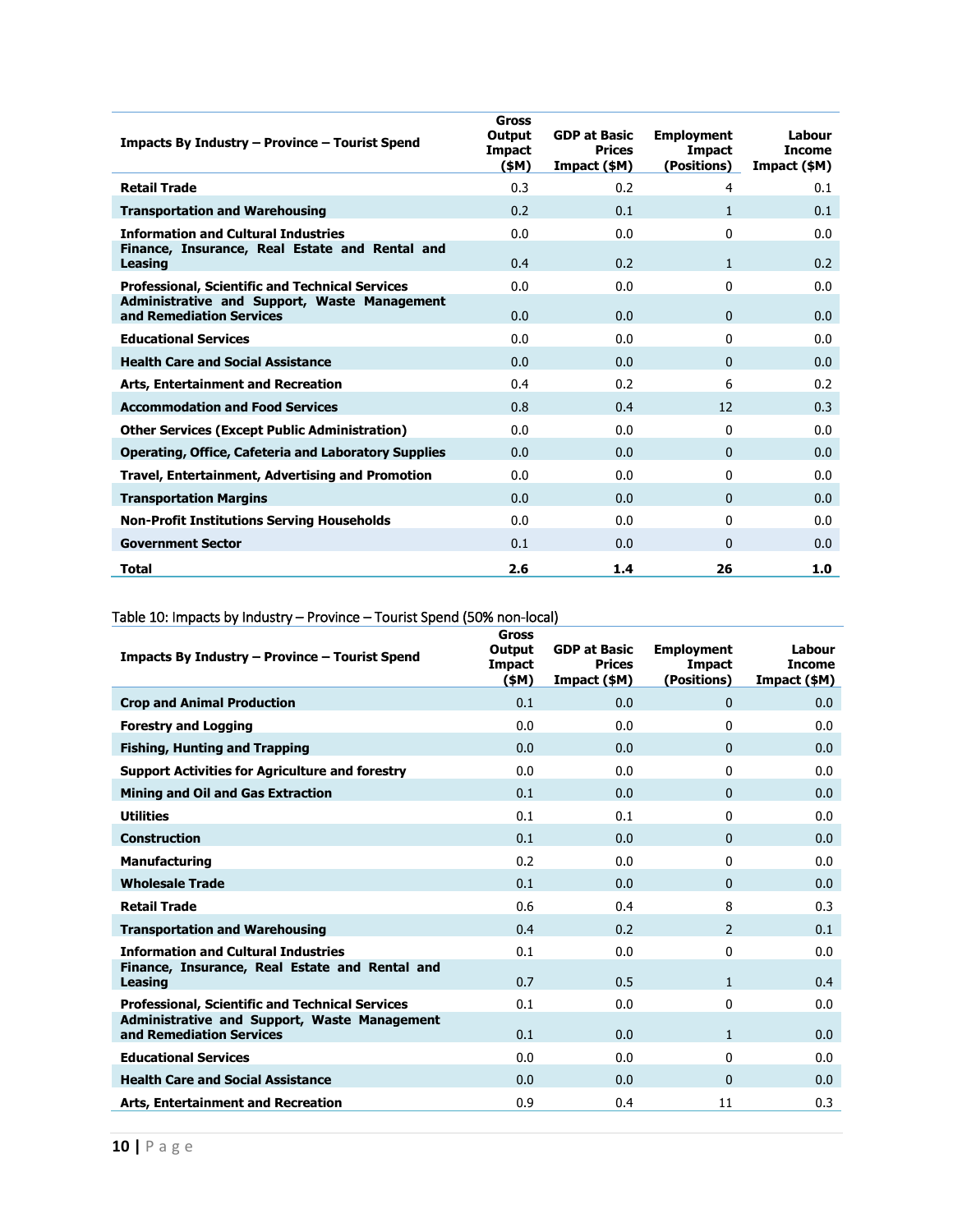| Impacts By Industry - Province - Tourist Spend                          | Gross<br>Output<br><b>Impact</b><br>(\$M) | <b>GDP at Basic</b><br><b>Prices</b><br>Impact (\$M) | <b>Employment</b><br>Impact<br>(Positions) | Labour<br>Income<br>Impact (\$M) |
|-------------------------------------------------------------------------|-------------------------------------------|------------------------------------------------------|--------------------------------------------|----------------------------------|
| <b>Accommodation and Food Services</b>                                  | 1.6                                       | 0.8                                                  | 24                                         | 0.6                              |
| <b>Other Services (Except Public Administration)</b>                    | 0.1                                       | 0.0                                                  |                                            | 0.0                              |
| Office, Cafeteria<br>and<br>Laboratory<br>Operating,<br><b>Supplies</b> | 0.0                                       | 0.0                                                  | $\mathbf{0}$                               | 0.0                              |
| Travel, Entertainment, Advertising and Promotion                        | 0.0                                       | 0.0                                                  | 0                                          | 0.0                              |
| <b>Transportation Margins</b>                                           | 0.0                                       | 0.0                                                  | $\Omega$                                   | 0.0                              |
| <b>Non-Profit Institutions Serving Households</b>                       | 0.0                                       | 0.0                                                  | 0                                          | 0.0                              |
| <b>Government Sector</b>                                                | 0.1                                       | 0.1                                                  |                                            | 0.1                              |
| Total                                                                   | 5.2                                       | 2.8                                                  | 52                                         | 2.0                              |

Table 11: Impacts by Industry – Regina – Concert Operations

| Impacts By Industry - Regina - Concert Operations                               | <b>Gross</b><br>Output<br><b>Impact</b><br>(\$M) | <b>GDP at Basic</b><br><b>Prices</b><br>Impact (\$M) | <b>Employment</b><br>Impact<br>(Positions) | Labour<br><b>Income</b><br>Impact (\$M) |
|---------------------------------------------------------------------------------|--------------------------------------------------|------------------------------------------------------|--------------------------------------------|-----------------------------------------|
| <b>Crop and Animal Production</b>                                               | 0.0                                              | 0.0                                                  | $\Omega$                                   | 0.0                                     |
| <b>Forestry and Logging</b>                                                     | 0.0                                              | 0.0                                                  | $\Omega$                                   | 0.0                                     |
| <b>Fishing, Hunting and Trapping</b>                                            | 0.0                                              | 0.0                                                  | $\mathbf{0}$                               | 0.0                                     |
| <b>Support Activities for Agriculture and forestry</b>                          | 0.0                                              | 0.0                                                  | $\Omega$                                   | 0.0                                     |
| <b>Mining and Oil and Gas Extraction</b>                                        | 0.0                                              | 0.0                                                  | $\Omega$                                   | 0.0                                     |
| <b>Utilities</b>                                                                | 0.2                                              | 0.1                                                  | $\Omega$                                   | 0.0                                     |
| <b>Construction</b>                                                             | 0.1                                              | 0.0                                                  | $\Omega$                                   | 0.0                                     |
| <b>Manufacturing</b>                                                            | 0.1                                              | 0.0                                                  | $\Omega$                                   | 0.0                                     |
| <b>Wholesale Trade</b>                                                          | 0.1                                              | 0.1                                                  | $\Omega$                                   | 0.0                                     |
| <b>Retail Trade</b>                                                             | 0.4                                              | 0.3                                                  | 6                                          | 0.2                                     |
| <b>Transportation and Warehousing</b>                                           | 0.1                                              | 0.0                                                  | $\Omega$                                   | 0.0                                     |
| <b>Information and Cultural Industries</b>                                      | 0.1                                              | 0.0                                                  | 0                                          | 0.0                                     |
| Finance, Insurance, Real Estate and Rental and<br><b>Leasing</b>                | 0.9                                              | 0.6                                                  | $\mathcal{P}$                              | 0.1                                     |
| <b>Professional, Scientific and Technical Services</b>                          | 0.1                                              | 0.1                                                  | $\mathbf{1}$                               | 0.0                                     |
| <b>Administrative and Support, Waste Management</b><br>and Remediation Services | 0.1                                              | 0.0                                                  | $\mathbf{1}$                               | 0.0                                     |
| <b>Educational Services</b>                                                     | 0.0                                              | 0.0                                                  | 0                                          | 0.0                                     |
| <b>Health Care and Social Assistance</b>                                        | 0.0                                              | 0.0                                                  | $\Omega$                                   | 0.0                                     |
| <b>Arts, Entertainment and Recreation</b>                                       | 7.6                                              | 2.1                                                  | 300                                        | 1.2                                     |
| <b>Accommodation and Food Services</b>                                          | 0.0                                              | 0.0                                                  | $\Omega$                                   | 0.0                                     |
| <b>Other Services (Except Public Administration)</b>                            | 0.1                                              | 0.1                                                  | $\overline{2}$                             | 0.1                                     |
| <b>Operating, Office, Cafeteria and Laboratory Supplies</b>                     | 0.9                                              | 0.0                                                  | $\Omega$                                   | 0.0                                     |
| Travel, Entertainment, Advertising and Promotion                                | 0.3                                              | 0.0                                                  | 0                                          | 0.0                                     |
| <b>Transportation Margins</b>                                                   | 0.0                                              | 0.0                                                  | $\Omega$                                   | 0.0                                     |
| <b>Non-Profit Institutions Serving Households</b>                               | 0.0                                              | 0.0                                                  | 0                                          | 0.0                                     |
| <b>Government Sector</b>                                                        | 0.1                                              | 0.0                                                  | $\mathbf{1}$                               | 0.0                                     |
| Total                                                                           | 11.1                                             | 3.5                                                  | 313                                        | 1.8                                     |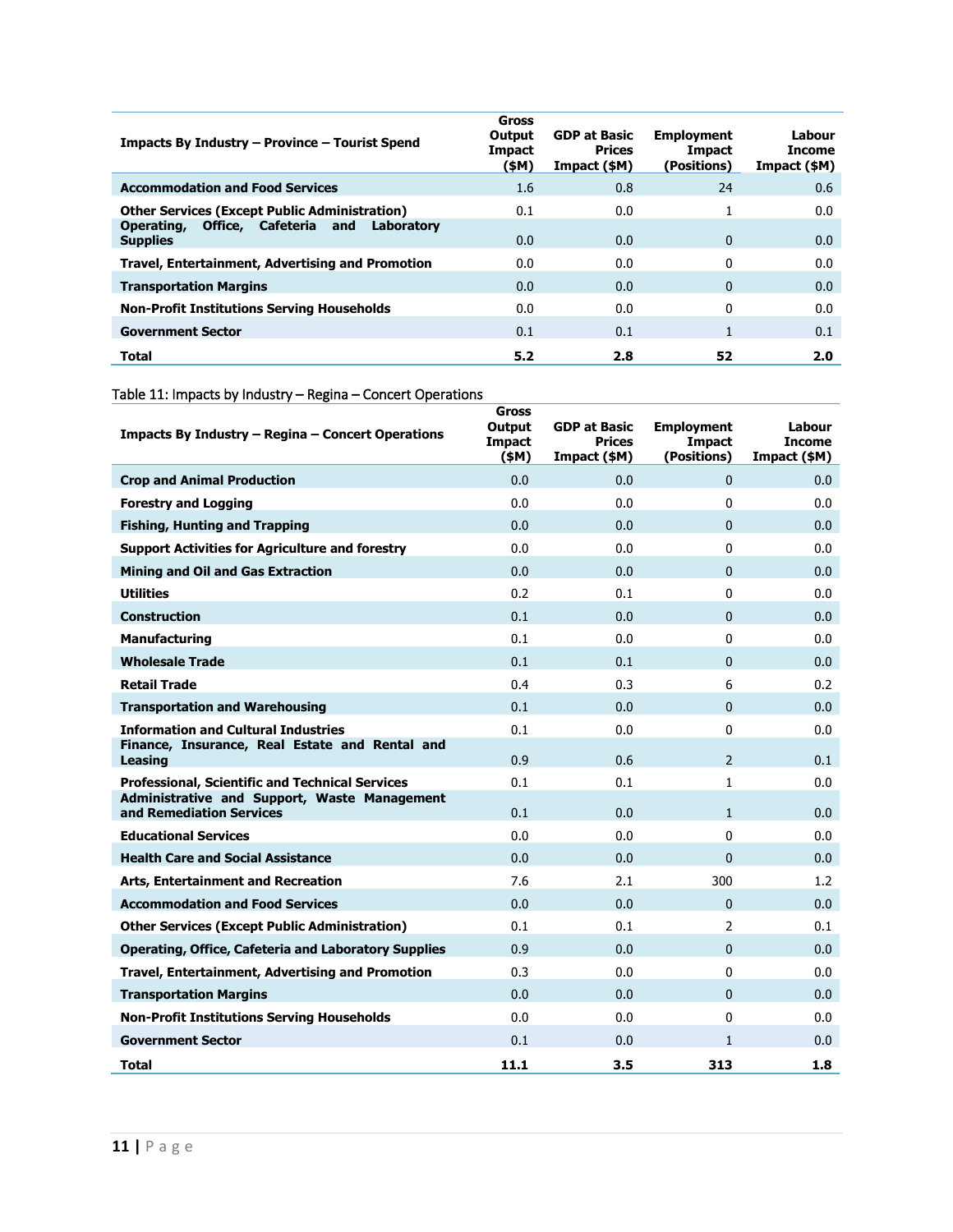| Impacts By Industry – Regina – Tourist Spend                             | Gross<br><b>Output</b><br><b>Impact</b><br>(SM) | <b>GDP at Basic</b><br><b>Prices</b><br>Impact (\$M) | <b>Employment</b><br><b>Impact</b><br>(Positions) | Labour<br><b>Income</b><br>Impact (\$M) |
|--------------------------------------------------------------------------|-------------------------------------------------|------------------------------------------------------|---------------------------------------------------|-----------------------------------------|
| <b>Crop and Animal Production</b>                                        | 0.0                                             | 0.0                                                  | $\Omega$                                          | 0.0                                     |
| <b>Forestry and Logging</b>                                              | 0.0                                             | 0.0                                                  | 0                                                 | 0.0                                     |
| <b>Fishing, Hunting and Trapping</b>                                     | 0.0                                             | 0.0                                                  | $\overline{0}$                                    | 0.0                                     |
| <b>Support Activities for Agriculture and forestry</b>                   | 0.0                                             | 0.0                                                  | 0                                                 | 0.0                                     |
| <b>Mining and Oil and Gas Extraction</b>                                 | 0.0                                             | 0.0                                                  | $\overline{0}$                                    | 0.0                                     |
| <b>Utilities</b>                                                         | 0.0                                             | 0.0                                                  | 0                                                 | 0.0                                     |
| Construction                                                             | 0.0                                             | 0.0                                                  | $\Omega$                                          | 0.0                                     |
| <b>Manufacturing</b>                                                     | 0.1                                             | 0.0                                                  | 0                                                 | 0.0                                     |
| <b>Wholesale Trade</b>                                                   | 0.0                                             | 0.0                                                  | $\Omega$                                          | 0.0                                     |
| <b>Retail Trade</b>                                                      | 0.1                                             | 0.1                                                  | $\overline{2}$                                    | 0.1                                     |
| <b>Transportation and Warehousing</b>                                    | 0.2                                             | 0.1                                                  | $\mathbf{1}$                                      | 0.0                                     |
| <b>Information and Cultural Industries</b>                               | 0.0                                             | 0.0                                                  | 0                                                 | 0.0                                     |
| Finance, Insurance, Real Estate and Rental and<br>Leasing                | 0.3                                             | 0.2                                                  | $\mathbf{1}$                                      | 0.1                                     |
| <b>Professional, Scientific and Technical Services</b>                   | 0.0                                             | 0.0                                                  | 0                                                 | 0.0                                     |
| Administrative and Support, Waste Management<br>and Remediation Services | 0.0                                             | 0.0                                                  | $\Omega$                                          | 0.0                                     |
| <b>Educational Services</b>                                              | 0.0                                             | 0.0                                                  | 0                                                 | 0.0                                     |
| <b>Health Care and Social Assistance</b>                                 | 0.0                                             | 0.0                                                  | $\Omega$                                          | 0.0                                     |
| <b>Arts, Entertainment and Recreation</b>                                | 0.4                                             | 0.2                                                  | 5                                                 | 0.2                                     |
| <b>Accommodation and Food Services</b>                                   | 0.7                                             | 0.4                                                  | 11                                                | 0.3                                     |
| <b>Other Services (Except Public Administration)</b>                     | 0.0                                             | 0.0                                                  | 0                                                 | 0.0                                     |
| Operating,<br>Office, Cafeteria<br>and<br>Laboratory<br><b>Supplies</b>  | 0.0                                             | 0.0                                                  | $\overline{0}$                                    | 0.0                                     |
| Travel, Entertainment, Advertising and Promotion                         | 0.0                                             | 0.0                                                  | 0                                                 | 0.0                                     |
| <b>Transportation Margins</b>                                            | 0.0                                             | 0.0                                                  | $\Omega$                                          | 0.0                                     |
| <b>Non-Profit Institutions Serving Households</b>                        | 0.0                                             | 0.0                                                  | 0                                                 | 0.0                                     |
| <b>Government Sector</b>                                                 | 0.0                                             | 0.0                                                  | $\Omega$                                          | 0.0                                     |
| <b>Total</b>                                                             | 1.9                                             | 1.0                                                  | 20                                                | 0.7                                     |

### Table 12: Impacts by Industry – Regina – Tourist Spend (25% Non-local)

Table 13: Impacts by Industry – Regina – Tourist Spend (50% non-local)

| Impacts By Industry – Regina - Tourist Spend           | <b>Gross</b><br>Output<br>Impact<br>(\$M) | <b>GDP at Basic</b><br><b>Prices</b><br>Impact (\$M) | <b>Employment</b><br><b>Impact</b><br>(Positions) | Labour<br><b>Income</b><br>Impact (\$M) |
|--------------------------------------------------------|-------------------------------------------|------------------------------------------------------|---------------------------------------------------|-----------------------------------------|
| <b>Crop and Animal Production</b>                      | 0.0                                       | 0.0                                                  | $\mathbf{0}$                                      | 0.0                                     |
| <b>Forestry and Logging</b>                            | 0.0                                       | 0.0                                                  | 0                                                 | 0.0                                     |
| <b>Fishing, Hunting and Trapping</b>                   | 0.0                                       | 0.0                                                  | $\mathbf{0}$                                      | 0.0                                     |
| <b>Support Activities for Agriculture and forestry</b> | 0.0                                       | 0.0                                                  | 0                                                 | 0.0                                     |
| <b>Mining and Oil and Gas Extraction</b>               | 0.0                                       | 0.0                                                  | $\mathbf{0}$                                      | 0.0                                     |
| <b>Utilities</b>                                       | 0.1                                       | 0.0                                                  | 0                                                 | 0.0                                     |
| <b>Construction</b>                                    | 0.0                                       | 0.0                                                  | $\mathbf{0}$                                      | 0.0                                     |
| <b>Manufacturing</b>                                   | 0.1                                       | 0.0                                                  | 0                                                 | 0.0                                     |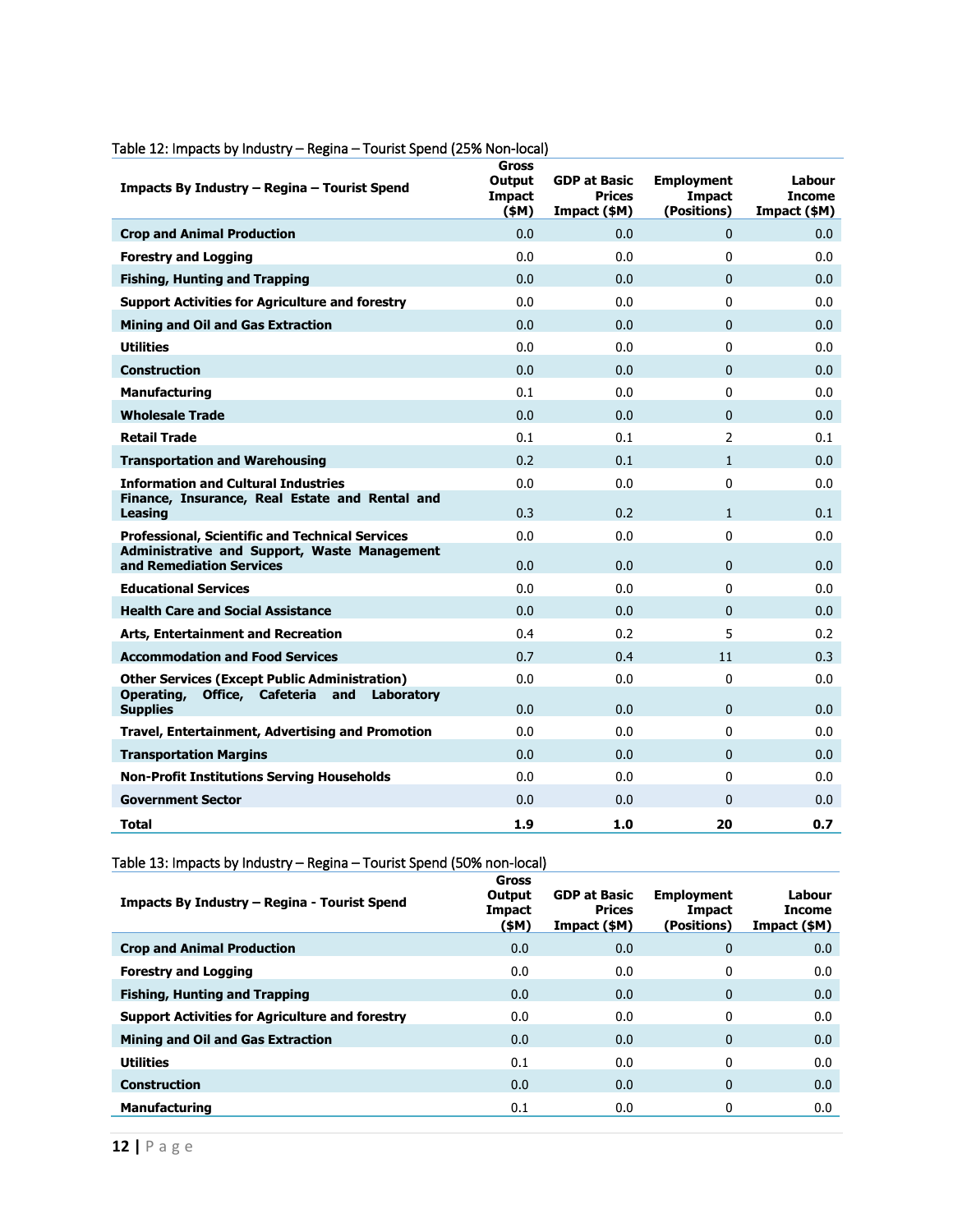| Impacts By Industry - Regina - Tourist Spend                             | Gross<br>Output<br><b>Impact</b><br>(\$M) | <b>GDP at Basic</b><br><b>Prices</b><br>Impact (\$M) | <b>Employment</b><br><b>Impact</b><br>(Positions) | Labour<br><b>Income</b><br>Impact (\$M) |
|--------------------------------------------------------------------------|-------------------------------------------|------------------------------------------------------|---------------------------------------------------|-----------------------------------------|
| <b>Wholesale Trade</b>                                                   | 0.1                                       | 0.0                                                  | $\mathbf{0}$                                      | 0.0                                     |
| <b>Retail Trade</b>                                                      | 0.2                                       | 0.1                                                  | 3                                                 | 0.1                                     |
| <b>Transportation and Warehousing</b>                                    | 0.3                                       | 0.2                                                  | $\mathcal{P}$                                     | 0.1                                     |
| <b>Information and Cultural Industries</b>                               | 0.0                                       | 0.0                                                  | $\mathbf{0}$                                      | 0.0                                     |
| Finance, Insurance, Real Estate and Rental and<br><b>Leasing</b>         | 0.5                                       | 0.3                                                  | $\mathbf{1}$                                      | 0.3                                     |
| <b>Professional, Scientific and Technical Services</b>                   | 0.0                                       | 0.0                                                  | $\mathbf{0}$                                      | 0.0                                     |
| Administrative and Support, Waste Management<br>and Remediation Services | 0.0                                       | 0.0                                                  | $\mathbf{0}$                                      | 0.0                                     |
| <b>Educational Services</b>                                              | 0.0                                       | 0.0                                                  | $\Omega$                                          | 0.0                                     |
| <b>Health Care and Social Assistance</b>                                 | 0.0                                       | 0.0                                                  | $\Omega$                                          | 0.0                                     |
| <b>Arts, Entertainment and Recreation</b>                                | 0.8                                       | 0.4                                                  | 11                                                | 0.3                                     |
| <b>Accommodation and Food Services</b>                                   | 1.4                                       | 0.7                                                  | 22                                                | 0.5                                     |
| <b>Other Services (Except Public Administration)</b>                     | 0.0                                       | 0.0                                                  | $\Omega$                                          | 0.0                                     |
| <b>Operating, Office, Cafeteria and Laboratory Supplies</b>              | 0.0                                       | 0.0                                                  | $\mathbf{0}$                                      | 0.0                                     |
| Travel, Entertainment, Advertising and Promotion                         | 0.0                                       | 0.0                                                  | $\Omega$                                          | 0.0                                     |
| <b>Transportation Margins</b>                                            | 0.0                                       | 0.0                                                  | $\Omega$                                          | 0.0                                     |
| <b>Non-Profit Institutions Serving Households</b>                        | 0.0                                       | 0.0                                                  | $\mathbf{0}$                                      | 0.0                                     |
| <b>Government Sector</b>                                                 | 0.0                                       | 0.0                                                  | $\Omega$                                          | 0.0                                     |
| Total                                                                    | 3.9                                       | 2.0                                                  | 41                                                | 1.5                                     |

## <span id="page-12-0"></span>Government Fiscal Impacts

An expansion in economic activity is expected to generate incremental government revenues. The economic impact model's fiscal module is based on the latest provincial and federal budgets and estimates government revenues as follows:

- Provincial personal income tax is calculated by using the provincial personal income tax rate that would apply to average industry annual income. This is applied to model-generated labour income.
- Federal personal income tax is calculated by using the federal personal income tax rate that would apply to average industry annual income applied to model-generated labour income.
- Corporation income tax is calculated by applying the respective provincial and federal corporate tax rate to incremental corporate profits before taxes calculated by the model.
- Unincorporated business income taxes are calculated by applying the small business tax rate to incremental unincorporated business profits calculated by the model.
- Federal and Provincial sales taxes collected on goods are calculated using an estimated split of federal provincial taxes applied to model generated indirect taxes on products. All model generated indirect taxes on services are considered federal sales and excise tax revenues.
- Local/municipal government fiscal impacts are based on the stable ratio of Regina municipal revenues to regional GDP and the breakdown of Regina revenues by component part after removing government transfers.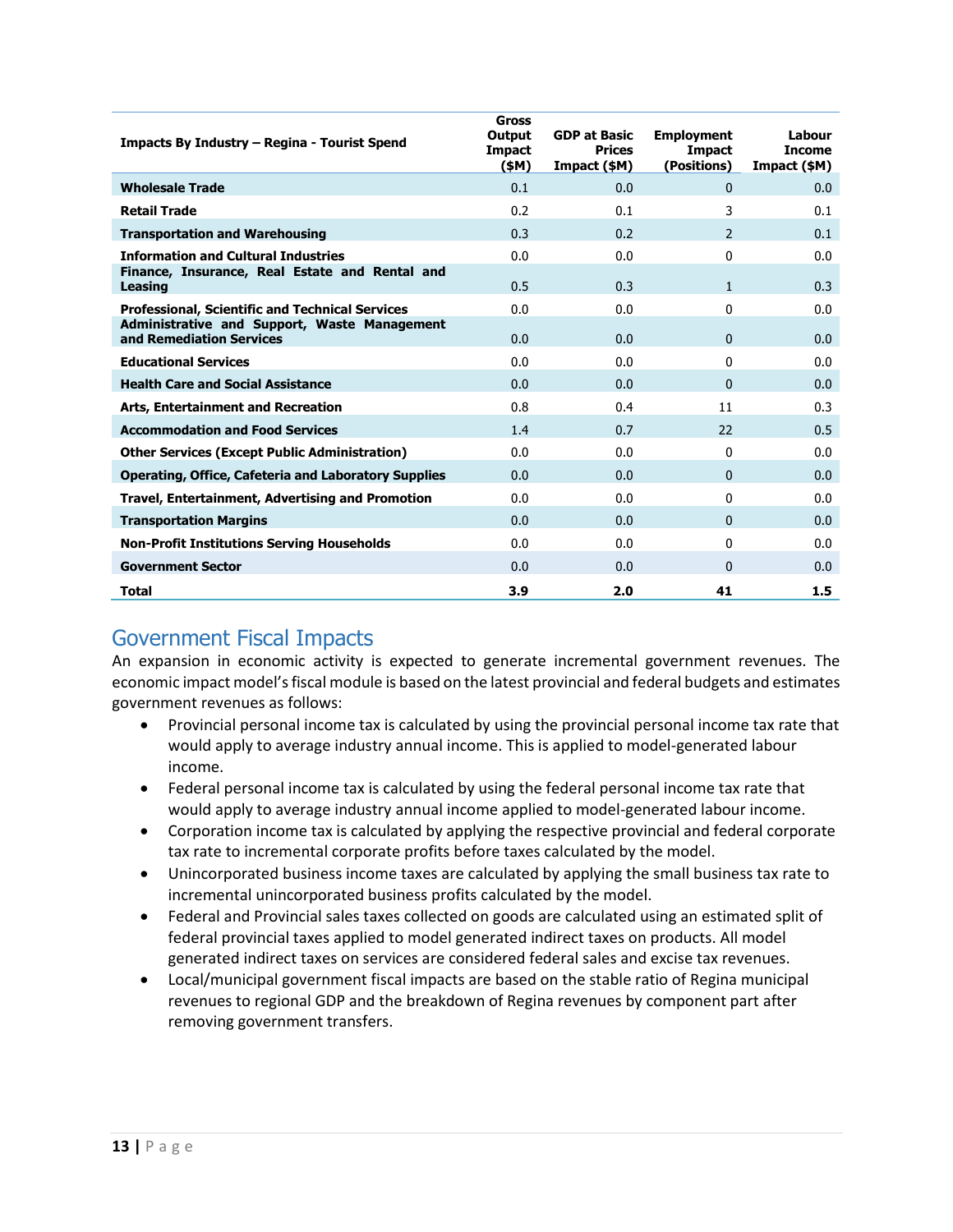#### Table 14: Summary of Provincial Impacts - Concert Operations and Tourist Spending (25% non-local)

| <b>Government Revenue Impacts Operations</b><br>and Tourist Spend | <b>Personal</b><br><b>Income Tax</b><br>(PIT) | <b>Corporate</b><br><b>Income</b><br>Tax | <b>Taxes</b><br>Unincorp-<br>orated<br><b>Business</b><br><b>Profits</b> | <b>Sales</b><br>and<br><b>Excise</b><br><b>Taxes</b> | <b>Total</b><br>Revenue        |
|-------------------------------------------------------------------|-----------------------------------------------|------------------------------------------|--------------------------------------------------------------------------|------------------------------------------------------|--------------------------------|
| Federal (\$M)                                                     | 0.471                                         | 0.090                                    | 0.119                                                                    | 0.102                                                | 0.783                          |
| Provincial (\$M)                                                  | 0.324                                         | 0.072                                    | 0.087                                                                    | 0.639                                                | 1.122                          |
|                                                                   | <b>Taxes</b>                                  | <b>Fees and</b><br><b>Charges</b>        | Government<br><b>Transfers</b>                                           | Other*                                               | <b>Total</b><br><b>Revenue</b> |
| <b>Municipal (\$M)</b>                                            | 0.058                                         | 0.056                                    | 0.006                                                                    | 0.025                                                | 0.145                          |

\* Servicing Agreement Fees, Licenses Fees and Levies, interest and penalties, gas distribution, Interest on portfolio investments, Realized gains on portfolio investments, land sales, and Contribution of tangible capital assets.

#### Table 15: Summary of Provincial Impacts - Concert Operations and Tourist Spending (50% non-local)

| <b>Government Revenue Impacts Operations</b><br>and Tourist Spend | <b>Personal</b><br>Income Tax<br>(PIT) | <b>Corporate</b><br><b>Income</b><br>Tax | <b>Taxes</b><br>Unincorp-<br>orated<br><b>Business</b><br><b>Profits</b> | <b>Sales</b><br>and<br><b>Excise</b><br><b>Taxes</b> | <b>Total</b><br>Revenue        |
|-------------------------------------------------------------------|----------------------------------------|------------------------------------------|--------------------------------------------------------------------------|------------------------------------------------------|--------------------------------|
| Federal (\$M)                                                     | 0.175                                  | 0.019                                    | 0.029                                                                    | 0.033                                                | 0.255                          |
| Provincial (\$M)                                                  | 0.083                                  | 0.016                                    | 0.021                                                                    | 0.025                                                | 0.145                          |
|                                                                   | <b>Taxes</b>                           | <b>Fees and</b><br><b>Charges</b>        | <b>Electrical</b><br><b>Distribution</b>                                 | Other*                                               | <b>Total</b><br><b>Revenue</b> |
| Municipal (\$M)                                                   | 0.033                                  | 0.032                                    | 0.004                                                                    | 0.015                                                | 0.083                          |

\* Servicing Agreement Fees, Licenses Fees and Levies, interest and penalties, gas distribution, Interest on portfolio investments, Realized gains on portfolio investments, land sales, and Contribution of tangible capital assets.

Estimated government revenues are for direct, indirect, and induced impacts and do not represent solely the project's taxes paid. Estimates are not adjusted for any changes to equalization entitlements.

#### <span id="page-13-0"></span>Disclaimer

This study is a community service of Praxis and was not commissioned by an external party. It is independent of Garth Brooks and the Regina Exhibition Association Ltd. and is not in any way related to either corporation or persons associated with them.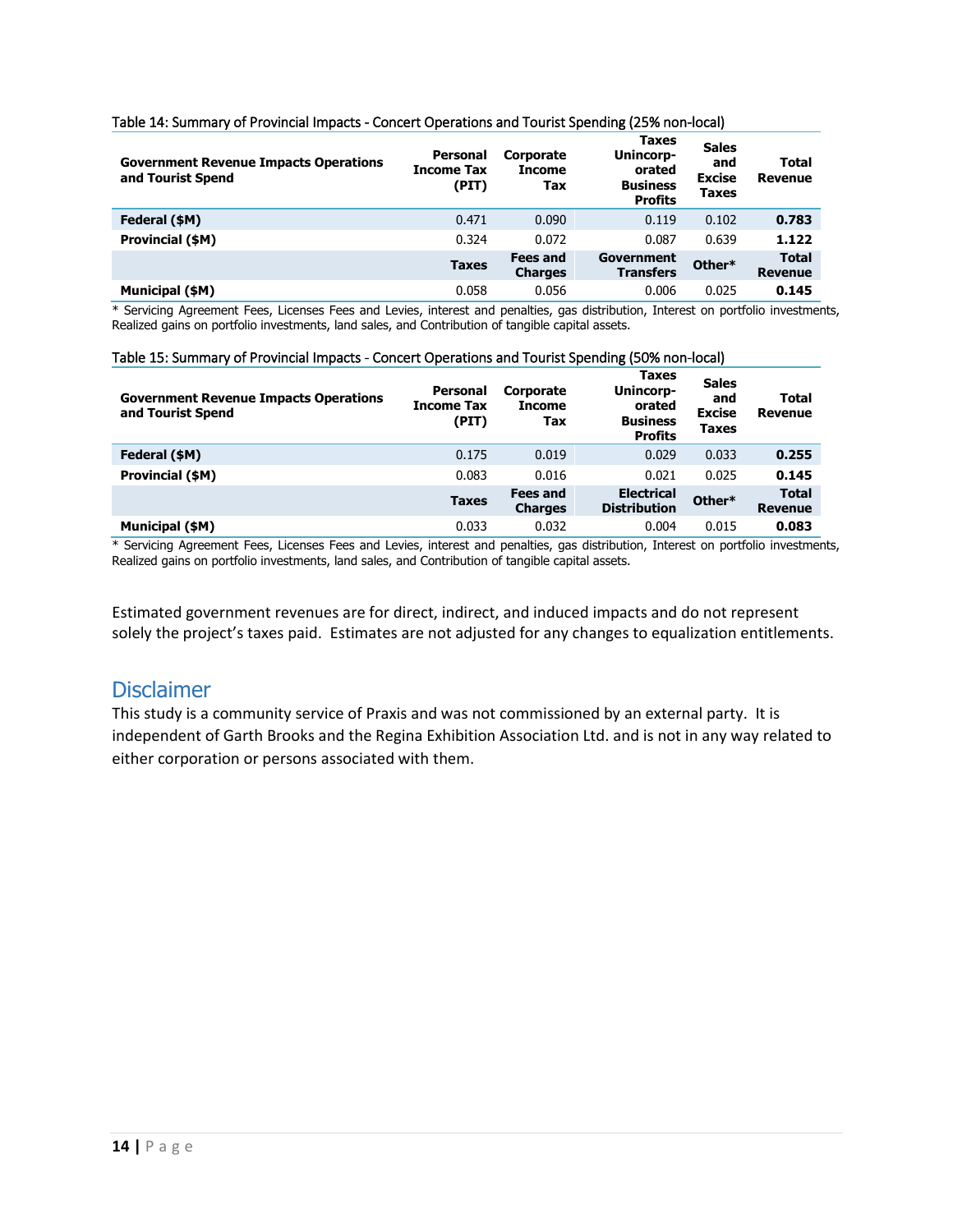## <span id="page-14-0"></span>**References**

Johnson, Stephen, 2018. Economic Impact Assessment-TCU Place Saskatoon.

Johnson, Stephen, 2018. Economic Impact of Mosaic Stadium on the local and provincial economies.

Johnson, Stephen, 2018. Economic Impact of Evraz Place on the local and provincial economies.

Johnson, Stephen, 2018. Economic Impact of the 2017 Canadian Dairy Expo on the Local, Provincial, and National Economies.

Johnson, Stephen, 2018. Multi-Community Tourism Economic Impact Models Prepared for Tourism Saskatchewan. April 2018.

Johnson, Stephen, 2018. Economic Impact of the Queen City Marathon on the Local and Provincial Economies.

Johnson, Stephen, 2018. Economic Impact of the 2017 Agribition on the Local and Provincial Economies.

Johnson, Stephen, 2017. Economic Impact Assessment: SaskTel Centre and TCU Place.

Johnson, Stephen, 2016. Regina Hotel Association Destination Marketing Program Economic Impact Assessment.

Johnson, Stephen, 2016. Economic Impact of the 2015 Canadian Western Agribition on the Provincial and Local Economies-Prepared for Canadian Western Agribition.

Johnson, Stephen, 2014. Economic Impact of the 2014 North American Indigenous Games-Prepared for NAIG 2014.

Johnson, Stephen, 2014. Economic Impact Assessment - SAASE Supported Fairs and Events -Prepared for Saskatchewan Association of Agricultural Societies and Exhibitions/McNair Business Development.

Johnson, Stephen, 2013. Economic Impact Assessment – Destination Marketing Fund and Regina Convention Team-Prepared for Regina Hotel Association/McNair Business Development.

Johnson, Stephen, 2012. Economic Impact of the 2012 Canadian Western Agribition on the Provincial and Local Economies. Prepared For Canadian Western Agribition.

Johnson, Stephen, 2012. Economic Impact of the Regina Revitalization Initiative on the Local and Provincial Economies. Prepared for the City of Regina.

Johnson, Stephen, 2012. Regina Hotel Association Destination Marketing Fund - Conferences and Conventions - Economic Impact Assessment-Prepared for the Regina Convention Team.

Johnson, Stephen, 2011. Economic Impact of Evraz Place on the Local and Provincial Economies-Prepared for Evraz Place.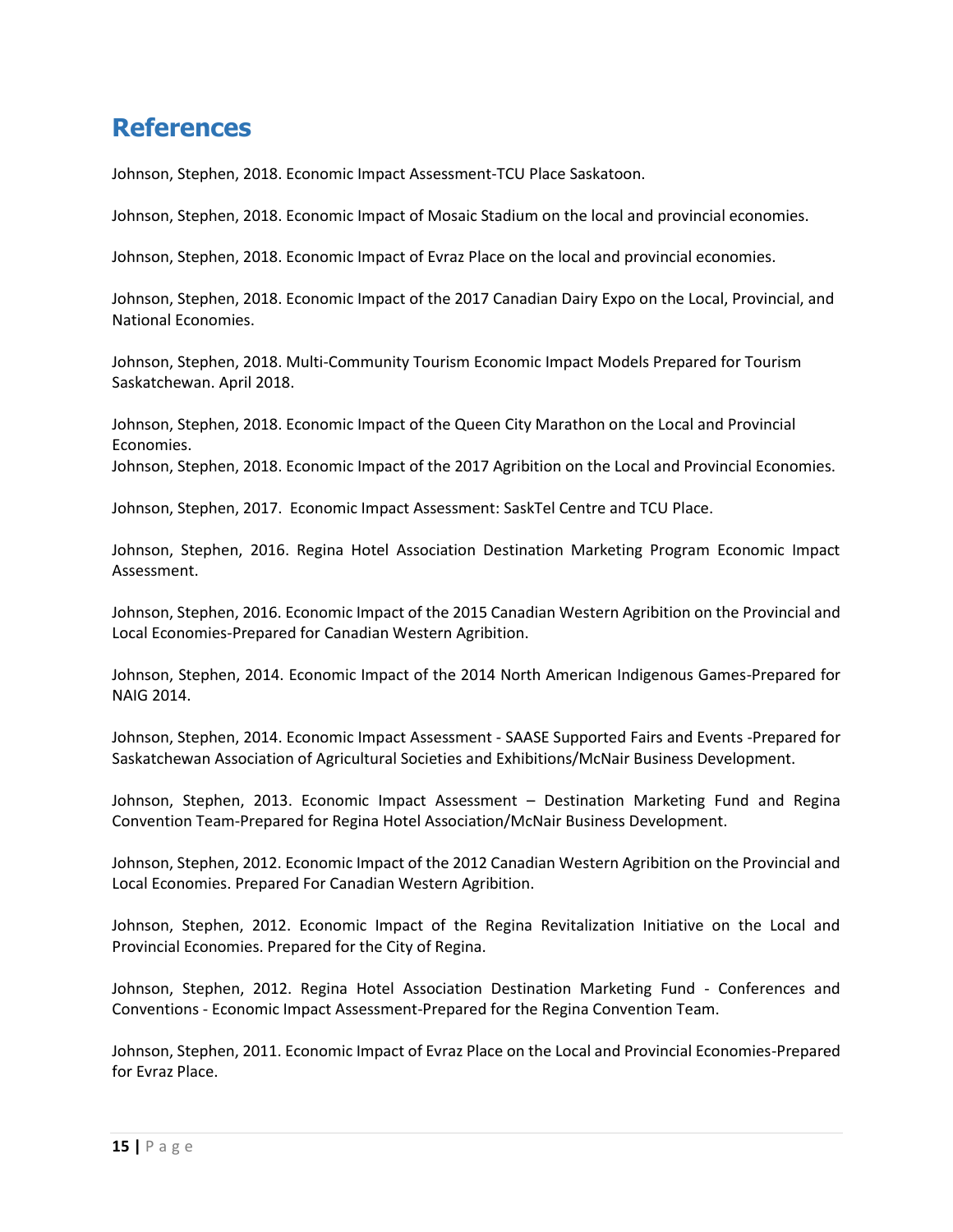Johnson, Stephen, 2008. Economic Impact of Ipsco Place Phase 1 Revitalization on the Regina and Provincial Economies. Prepared for Ipsco Place.

Johnson, Stephen, 2007. Economic Impact of Ipsco Place on the Regina and Provincial Economies. Prepared for Ipsco Place.

Johnson, Stephen, 2006. Economic Impact of the 2005 Canadian Western Agribition on the Provincial and Local Economies-Prepared for Canadian Western Agribition.

Johnson, Stephen, 2006. Economic Impact of the Moose Jaw Communiplex on the Provincial & Local Economies-Prepared For the Moose Jaw Chamber of Commerce.

Johnson, Stephen, 2005. Economic Impact of the Lieutenant Governor's Celebration of the Arts on the Provincial Economy-Prepared for the 2005 Saskatchewan Centennial Committee.

Johnson, Stephen, 2003. Economic Impact of the 2003 Grey Cup on the Provincial Economy. Prepared For the 2003 Grey Cup Committee.

Johnson, Stephen, 2008. Impact Analysis of the RCMP Heritage Centre-Prepared for the RCMP Heritage Centre.

Johnson, Stephen, 2010. 2013 Juno Awards in Regina – Economic Impact Assessment. Prepared for Regina Regional Opportunities Commission.

Johnson, Stephen, 2006. Economic Impact of the 2006 Rolling Stones Bigger Bang Tour on the Regina Economy.

Miller, R. E., and P. Blair, 1985, Prentice Hall, Inc. Input-Output Analysis: Foundations and Extensions.

NYRR, New York City Sees Significant Economic Impact from TCS New York City Marathon October 26, 2015

Olfert, M. Rose and Jack C. Stabler. 1994. Community Level Multipliers for Rural Development Initiatives, Growth and Change, 25: 467-486.

Stabler, Jack C. and M. Rose Olfert. 1992. Regina: Canadian Plains Research Center. Restructuring Rural Saskatchewan: the Challenge of the 1990s.

Statistics Canada Industry Accounts Division / System of National Accounts, 2015. Saskatchewan 2012 Input-Output Tables.

Statistics Canada; Travel Survey of Canada 2016/17

Statistics Canada. Table 381-0009 - Inputs and outputs, by industry and commodity, L-level aggregation and North American Industry Classification System (NAICS), annual (dollars) (table), CANSIM (database).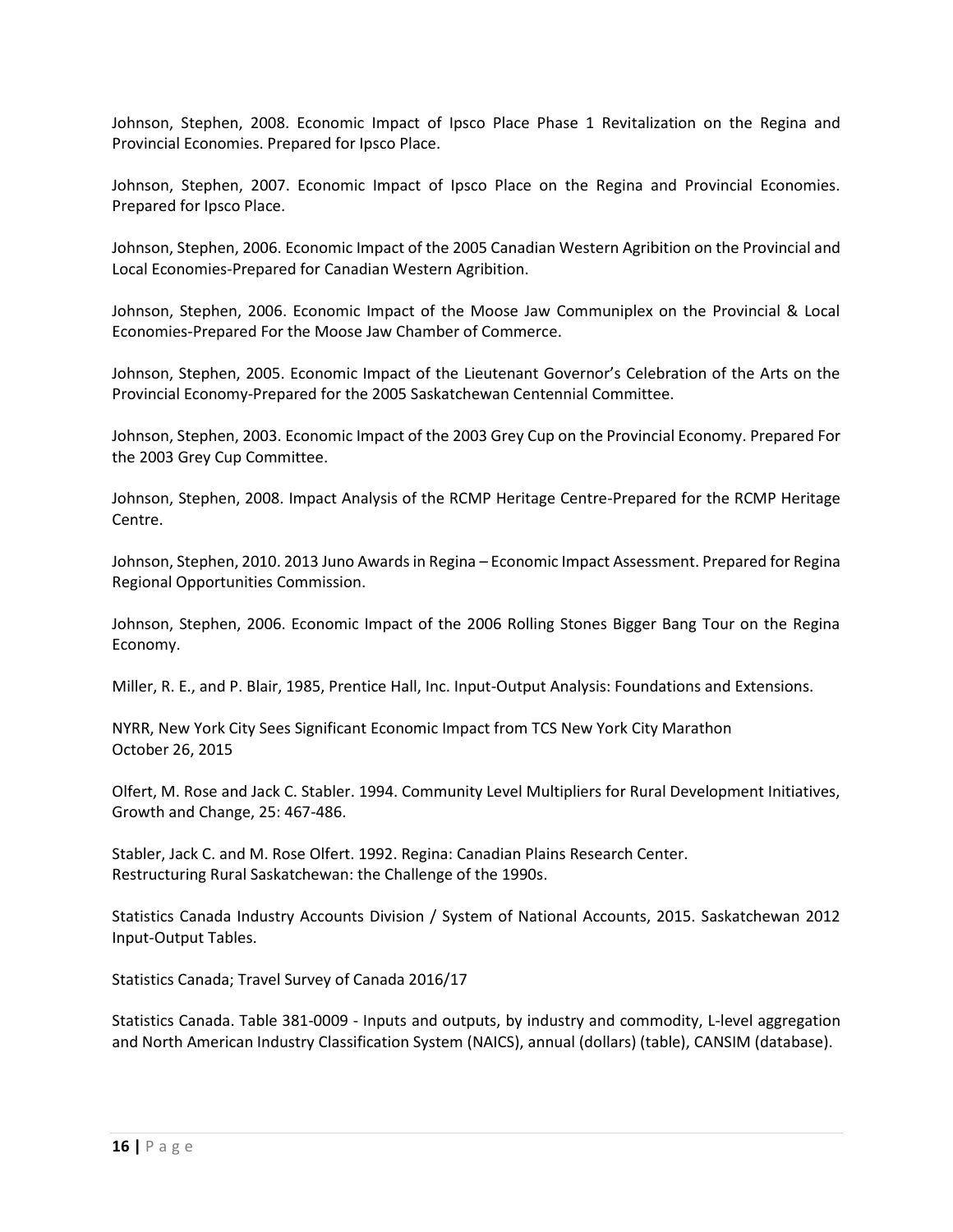# <span id="page-16-0"></span>**Appendix A: Definitions and Model Description**

Direct Impact: total project expenditure, usually construction or operating outlays.

Employment: measured in positions.

Final Demand: sum of personal expenditure, government purchases of goods and services, business and government investment, and net exports.

GDP at factor cost: measure of net economic activity within a prescribed geographic area. It represents the payments made to final factors of production: labour, unincorporated business profits, and other operating surplus (corporate profits, interest income, inventory valuation adjustments, and capital consumption allowances). GDP at factor cost excludes the value of intermediate goods and services used in production.

GDP at market prices: GDP at factor cost plus indirect taxes less subsidies.

Gross Output: total expenditures on local goods and services as well as payments to labour and business profits. Gross output includes double counting because it includes the value of inputs used in production rather than net value added alone.

Indirect Impact: the secondary impact that includes inter-industry transactions, purchases of inputs from supporting industries

Induced impact: the additional impact from changes in household spending as industries modify labour input requirements in response to altered levels of demand for output.

Industry outputs are calculated as (I-D(I-μ-α-β)B)-1D((I-μ-α-β)e\*+(I-μ-β)Xd+(I-μ)Xr)=X

Where:

I = an identity matrix of industry by industry dimension

D = a matrix of coefficients representing commodity output proportions

B= a matrix of coefficients representing commodity input proportions (technical coefficients) by industry  $\mu$  = a diagonal matrix whose elements represent the ratio of imports to use

 $\alpha$  = a diagonal matrix whose elements represent the ratio of government production to use

 $\beta$  = a diagonal matrix whose elements represent the ratio of inventory withdrawals to use

e\* = final demand categories of consumption, government purchases of goods and services, business and government investment, and inventory additions.

Xd = final demand category of domestic exports

Xr = final demand category of re-exports.

Employment is calculated as a fixed number of positions per dollar of industry output.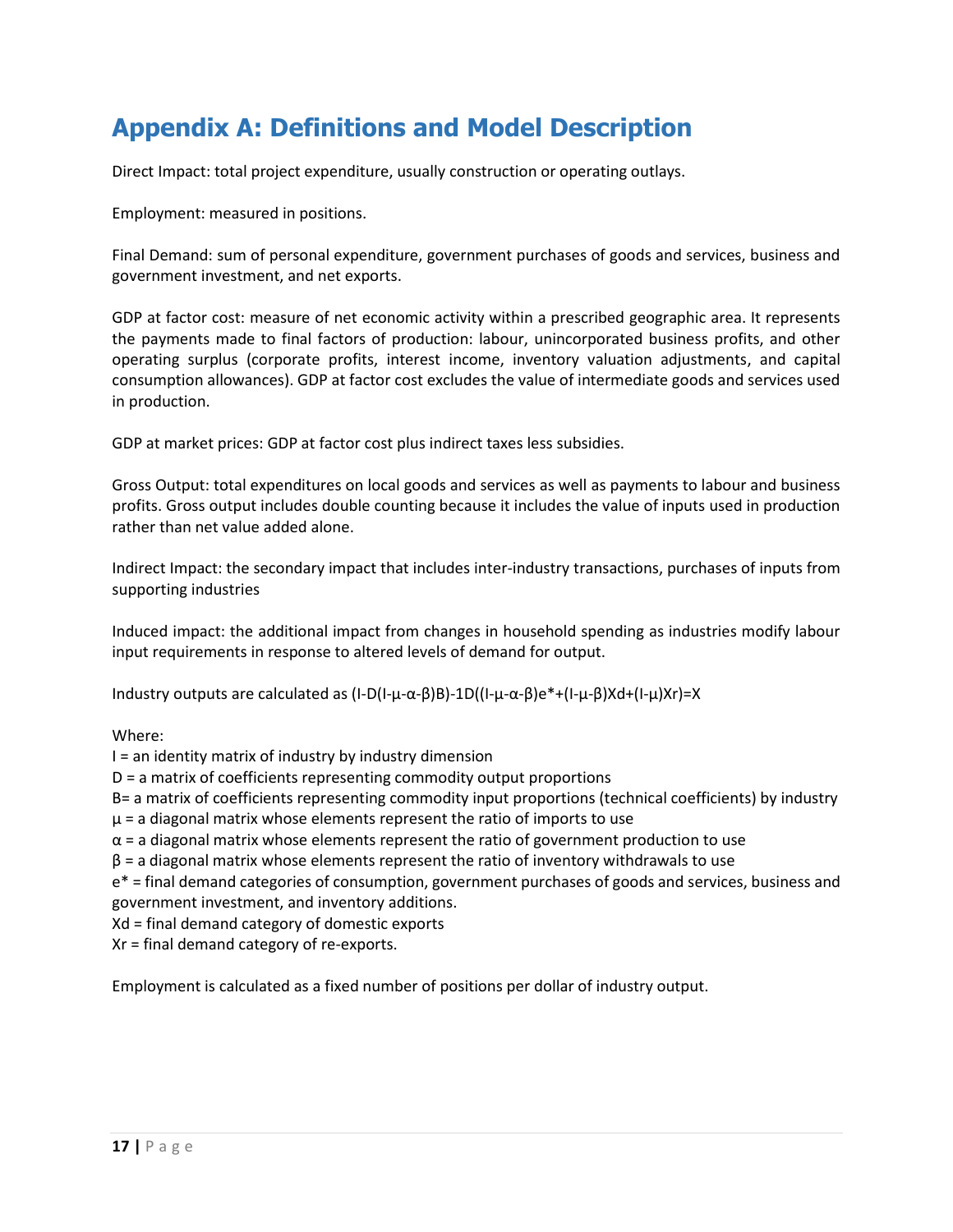# <span id="page-17-0"></span>**Appendix B: Developing Community Level Input-Output Models**

The latest available provincial input-output tables at the S-Level from Statistics Canada were used as the starting point. The table represents 25 industries and 18 components of final demand (based on the 2015 S-level aggregation, the latest available). The tables were converted into industry-by-industry space.

In a square input-output table, each industry in the table can be represented as a column. For example industry 1 can be represented as follows:

z11 z12 . . . z125 w1 X1

zij = purchases by industry i of products from industry j. The transactions matrix consists of z11 to z2525 comprise the transactions matrix of 625 (25 x 25) elements.

W1 = value added or gross domestic product component of industry 1's output which includes wages, salaries, supplementary labour income, unincorporated business profits, incorporate income profits, other income, and depreciation.

X1 = industry 1's total output, which equals W1 plus the sum of z11 to z25.

To create sub-provincial models, four challenges must be overcome:

Allocation of provincial gross output by community/region

Estimation of technical coefficients by industry at a community/regional level

Estimation of components of gross domestic product by industry at a community/regional level

Allocation of provincial final demand output by community/region.

Census data on labour force by industry will be used to allocate gross output by industry for the region/community. Regional gross output for industry i is estimated:

XRi = Labour ForceRi/Labour ForceSki x XSki

Where:

XRi = regional gross output for industry i Labour ForceRi = regional labour force for industry i Labour ForceSki = provincial labour force for industry i XSki = provincial gross output for industry i

To estimate items in each regional transaction matrix (zij) it will be assumed in all cases that the provincial input structure will apply to regional industries. The components of the regional transaction matrix are estimated: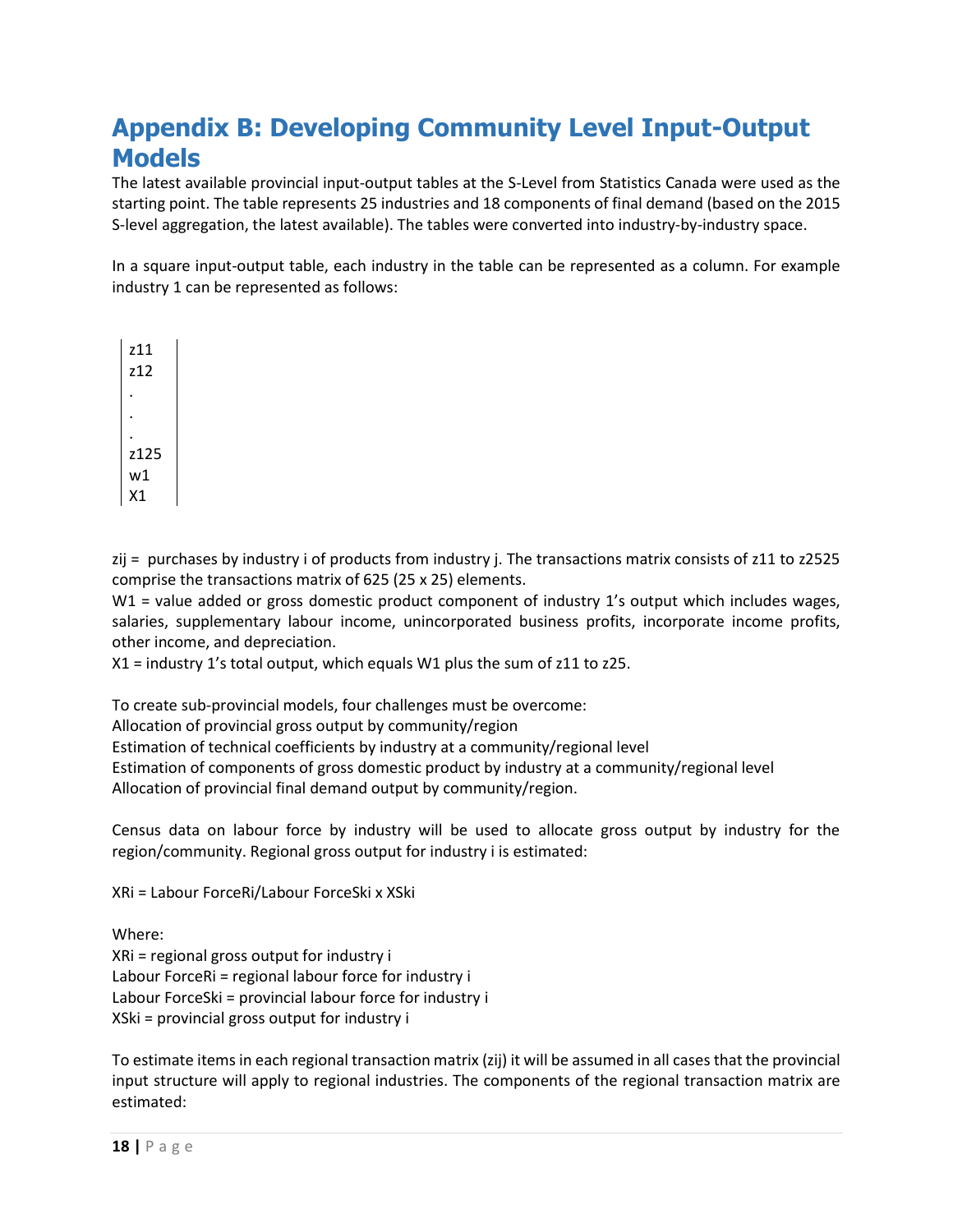zRij = zSKij/XSki x XRi

Where: zRij = an element of the regional transactions matrix. zSKij = the corresponding element of the provincial transactions matrix.

The same methodology is used for estimating the components of GDP.

WRi = WSki/XSki x XRi

Where:

WRi = regional value added or gross domestic product component of industry i's output WSki = provincial value added or gross domestic product component of industry i's output

The components of final demand are estimated as follows. Personal expenditures are based on a per capita allocation of provincial spending.

PERi = PESki/PopSk x PopR

Where:

PERi = Regional personal expenditure on industry i's output PESki = Provincial personal expenditure on industry i's output PopSk = Provincial population PopR = Regional population

Gross capital formation (GFCF) or investment by industry is estimated applying the regional share industry to total provincial gross capital formation for each industry. The same approach is used to estimate exports (Xd), imports (M), and inventory changes by industry (VPC)

GFCFRi = XRi/XSki x GFCFSki

XdRi = XRi/XSki x XdSki

MRi = XRi/XSki x MSki

VPCRi = XRi/XSki x VPCSki

Where:

GFCFRi = Regional investment spending on industry i's output. GFCFSki = Provincial investment spending on industry i's output XdRi = Regional exports of industry i's output XdSki = Provincial exports of industry i's output MRi = Regional imports of industry i's output MSki = Provincial imports of industry i's output VPCRi = Regional inventory changes of industry i's output VPCSki = Provincial inventory changes of industry i's output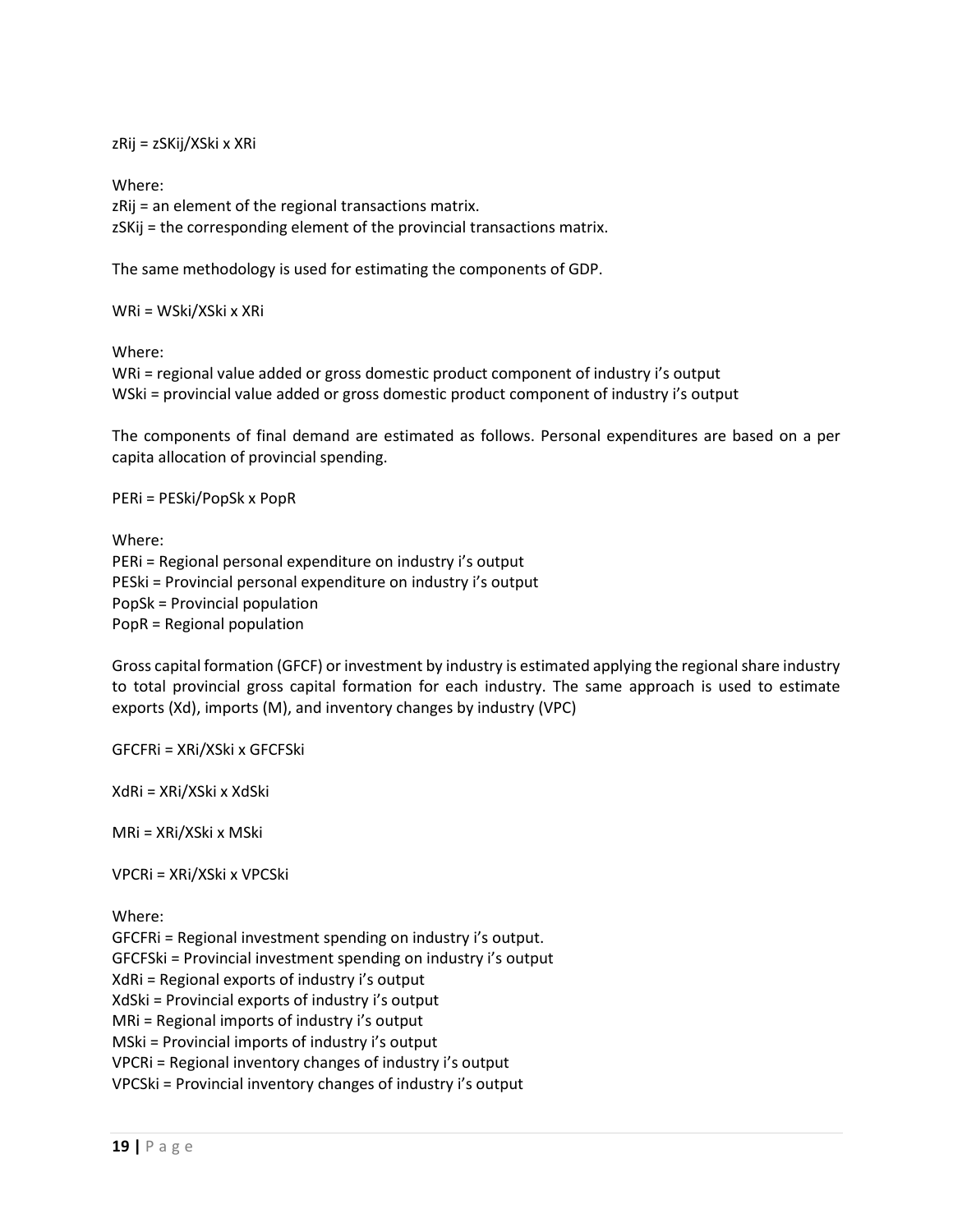Regional public administration employment is used to allocate provincial government current expenditures by region.

GCERi = PAER/PAESk x GCESki

Where: GCERi = Regional government current expenditures on industry i's output PAER = Regional public administration labour force PAESk = Provincial public administration labour force GCESki = Provincial government current expenditures on industry i's output

It is also necessary to adjust for leakages for intra-provincial imported factors of production. These are estimated residually: If the sum of the use (both Final Demand and Inter-industry sales) of industry i's output is less than Xi then, intra-provincial exports are used to balance. Similarly, if use is greater than Xi intra-provincial imports are used the balance.

Intra-provincial exports/imports and exports due to out-shopping are estimated by calculating the marginal propensity to out-shop (the ratio of major community per capita retail sales to provincial per capita retail sales and multiplying by PE. Imports and exports are adjusted by this amount.

The estimation of intra-provincial imports into a region/community and incorporation of intra-provincial imports into the region/community model's leakages will constrain local multipliers to values not exceeding provincial level multipliers.

#### **Developing Community/Regional Impact Models**

Industry outputs in response to a shock in final demand are calculated as  $(I-(I-\mu-\alpha-\beta)A)-1((I-\mu-\alpha-\beta)e^*+(I-\mu-\alpha-\beta)A)$ β)Xd+(I-μ)Xr)=X

Where:

I = an identity matrix of industry by industry dimension

A = a matrix of technical coefficients representing inter-industry purchases (zij) divided by own industry gross output Xi.

 $\mu$  = a diagonal matrix whose elements represent the ratio of imports to use

 $\alpha$  = a diagonal matrix whose elements represent the ratio of government production to use

 $\beta$  = a diagonal matrix whose elements represent the ratio of inventory withdrawals to use

e\* = final demand categories of consumption, government purchases of goods and services, business and government investment, and inventory additions.

Xd = final demand category of domestic exports

Xr = final demand category of re-exports.

Employment is calculated as a fixed number of positions per dollar of industry output. GDP components are calculated based on a fixed ratio of Wi to industry output.